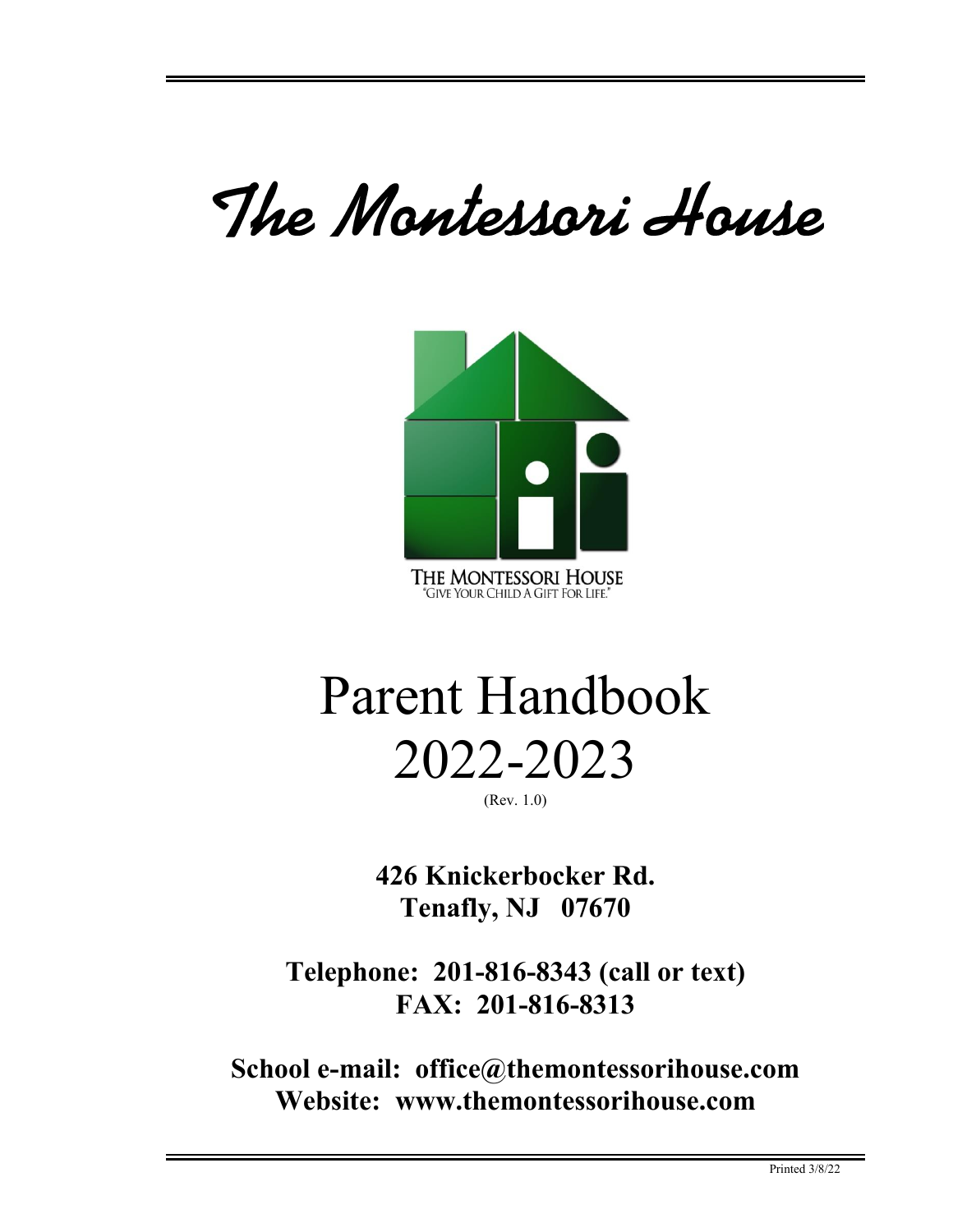## **The Montessori House School**

**426 Knickerbocker Rd. Tenafly, NJ 07670**

**Telephone: 201-816-8343 (call or text) FAX: 201-816-8313**

**School e-mail: office@themontessorihouse.com**

Dear Parents,

Welcome to The Montessori House School, a place where children come together for discovery and growth. The Montessori House is guided in all its activities by a profound respect for the person and potential of the individual child. We desire to work in close harmony with parents to optimize all that the child is capable of becoming. We welcome you and your young student to The Montessori House community of life-long learners.

This Parent Handbook is a guide to our school policies and procedures. Please keep it in a handy place for reference during the school year. If you have any questions about the handbook contents or issues not covered in the handbook, please contact me.

We look forward to a rewarding year with you and your child.

Sincerely,

Jai Ulay

Maria Morningstar **Director**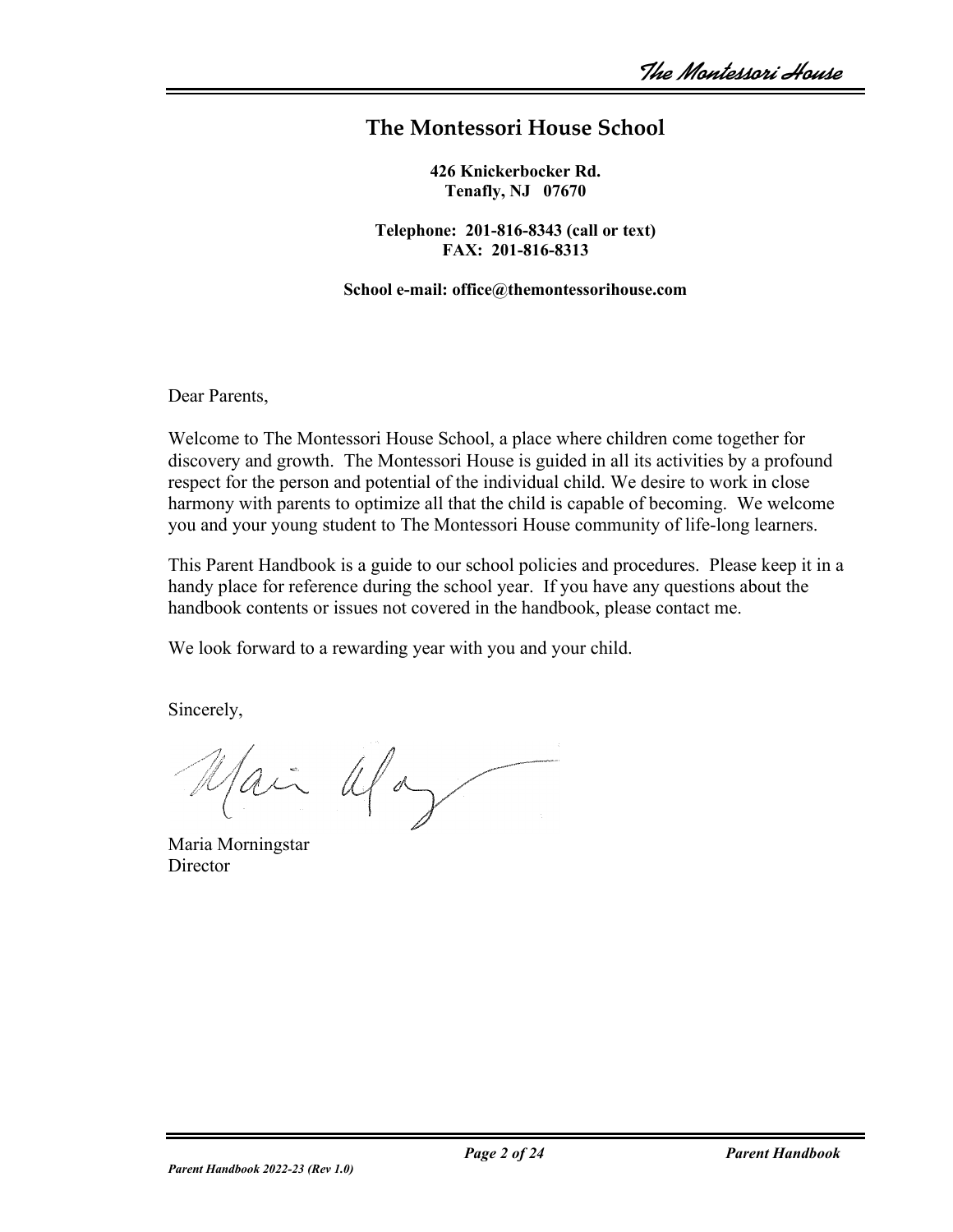# **CONTENTS**

| <b>ADMISSIONS</b> |  |
|-------------------|--|
|                   |  |
|                   |  |
|                   |  |
|                   |  |
|                   |  |
|                   |  |
|                   |  |
|                   |  |
| <b>HEALTH</b>     |  |
|                   |  |
|                   |  |
|                   |  |
|                   |  |
|                   |  |
|                   |  |
|                   |  |

## **USEFUL INFORMATION**

| 201-816-8343 (call or text)   |
|-------------------------------|
| office@themontessorihouse.com |
| www.themontessorihouse.com    |
|                               |
|                               |
|                               |
|                               |
|                               |
|                               |
|                               |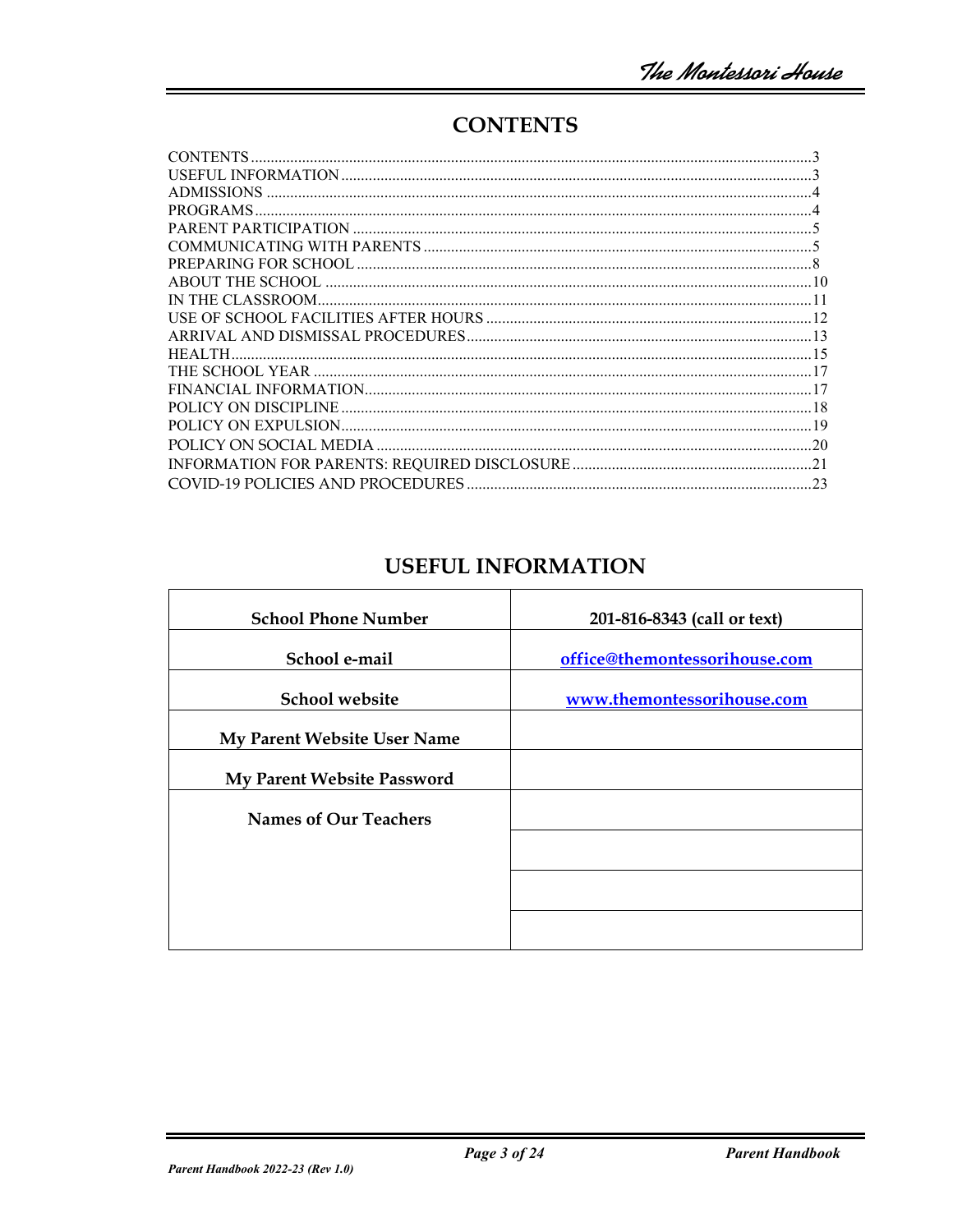## **ADMISSIONS**

The Montessori House welcomes students of all races, religions, and genders, and national, ethnic, and language-group origins. We believe our students flourish best as a learning community of children with a wide diversity of backgrounds. Although we use English in the classroom, we encourage the multi-lingual enrichment of all our students.

## **PROGRAMS**

The school has two program levels:

#### **Montessori Pre-primary for ages 2½- 5 years (full-day or half-day)**

We offer full-day and half-day options Children attend five days a week. This is the classic Montessori mixed-age early-learning program, as recognized by the national Montessori associations (American Montessori Society (AMS) and Association Montessori Internationale (AMI). Children progress in stages according to their individual development patterns.

| Five days a week |  |
|------------------|--|

#### **Montessori Kinder/First for ages 5 -7 years**

For older children, we recommend a full-day program, and offer a half-day option. The children attend five days a week. The child's growing capabilities come together and blossom during these important years of self-discovery and learning. Students realize their potential in math, language, science, and cultural studies through continued mental and physical efforts.

| Five days a week |  |
|------------------|--|

Most weeks, students spend 4 days a week in the Classic Montessori classroom exposed to individual works in Practical Life, Sensorial, Language, Math and Cultural areas of learning. Students also spend a day in the Montessori Enrichment classroom, exposed to lessons and works in the arts, culture, history, geography, science, chess and strategic thinking, and have the opportunity to develop both social and cognitive competencies through works that involve small groups.

Students in a full-day program have lunch and rest at mid-day.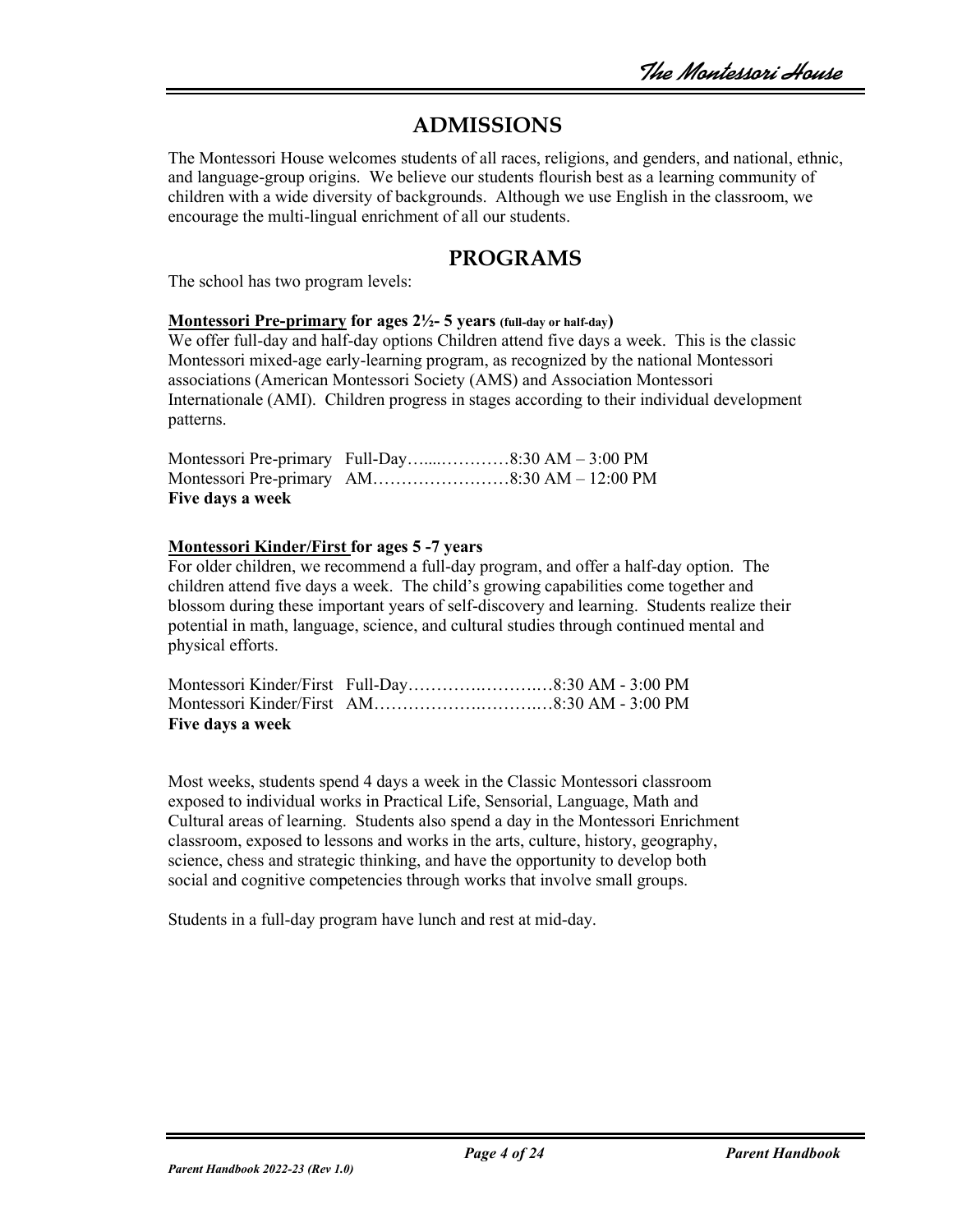# **PARENT PARTICIPATION**

Cooperation between home and school is a very important part of Montessori learning. Therefore, we encourage your participation in your child's learning process. The children always benefit when our efforts at school are reinforced by yours at home.

## **VISITING SCHOOL**

We encourage parents of enrolled children to visit The Montessori House at any time. Classroom cameras and closed-circuit TV monitors allow viewing in all classrooms. When viewing, please be considerate of others waiting to use the cameras. Note, parents are not permitted to take pictures of the classrooms, images on the video monitors, or materials in the vestibule.

#### **At no time should parents enter the classroom, unless invited to do so by a teacher.**

#### **PARENT-TEACHER CONFERENCES**

Parent-teacher conferences are scheduled twice a year (fall and spring). You will be advised in advance about the conference schedule. At the conference, the teacher will share her observations about your child's progress in school, and she may ask about your child's interactions and activities at home.

Conferences last 20 minutes. Please respect the time limit. If a particular situation requires a longer conference, one will be scheduled for you. Please do **not** bring any children (unless an infant) to the conference; it is difficult to speak freely about children when they or their siblings are present. Both parents are encouraged to attend conferences.

#### **SCHOOL MEETINGS FOR PARENTS**

Parent meetings covering various topics may be held during the year. These meetings may be by phone or on-line or in-person after school or during the evening and/or weekend hours. The first meeting of the year is the Meet-the-Teachers Night. This meeting covers essential information about the school, and it provides an opportunity for parents to meet the teachers and other parents, and to explore the classrooms.

#### **CONTACTING TEACHERS**

The teachers are eager to hear from you regarding your child's interests and/or concerns. You may call the office and leave a message for your child's teacher(s) any school day. Teachers will return your call as soon as possible. Please note that teachers cannot take calls during class time, and any conversations you have with them during arrival and dismissal should be very brief. You may call teachers at home **only** if they ask you to do so. You may contact the school and the director via email or text at any time.

#### **PARENT VOLUNTEERS**

Parent involvement is a benefit for everyone. The children, in particular, love having their parents participate in school activities, both inside and outside the classroom. When permitted to do so, we'll invite parents to volunteer for individual events or committees with an ongoing assignment.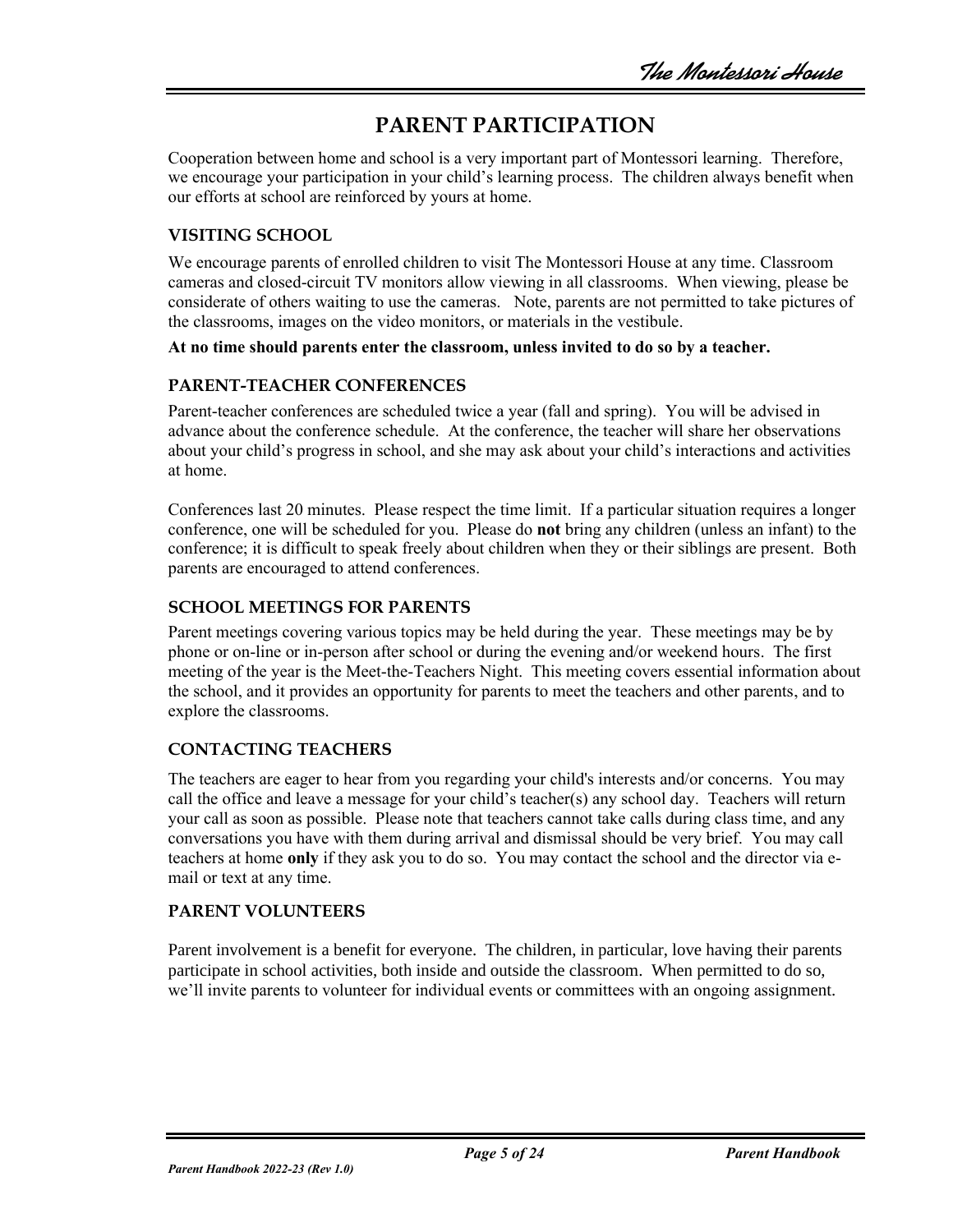# **COMMUNICATING WITH PARENTS**

Communication with and among parents is an important part of making school a positive and productive experience for your entire family. The Montessori House will communicate with you both on-line (e-mail, text and website) and otherwise (in person, on paper and via phone).

Please keep your contact information current, including e-mail address, street address and phone numbers. You will also receive log-in credentials to access the Parents sections of our website.

## **COMMUNICATING OTHERWISE**

### **Meetings**

Parent Conferences are discussed above. If your child's circumstances require additional meetings, please call to request an appointment. Recognize that, in order to keep great teachers teaching in the classroom, our teachers have very limited availability for meetings.

Please know that our Director will make herself available outside school hours to meet in person or on the contact you by phone, and she'll make sure the right people are available to you.

## **The Whiteboard and Table**

On many school days, you'll see our *Whiteboard* and *Table* at the school entrance. We use the *Whiteboard* for reminders, amusement, and celebration. It's quick and easy to check.

At the end of the week, you may find file boxes with a separate file folder for each Montessori House student. Check your child's file folder for work or materials we send home. Also, check the *Table* for "lost & found" items.

## **The Phone (201-816-8343) – Call or Text this number**

You can almost always reach someone in our office between 8 AM and Noon. You may call or text our number; we monitor voice and text messages from 8 AM to 4 PM (and often after hours too). If you want the school to have information in the next 24 hours (e.g., your child is ill), please call or text, do not e-mail the information. Note, we only accept After Care appointments by phone (leave a voice or text message); do not e-mail After Care requests.

If you need a response by the next school day, text or phone. Likewise, we'll phone or text you when there's a short time frame involved (e.g., your child is ill and needs to be picked up).

If no one answers the phone during school hours and you have a true emergency, you may call Trinity Lutheran Church at 201-568-8821. Like "911", please call this number only in the case of any emergency that requires immediate action.

Finally, in situations that may close the school (for example, snow emergency or power failure), phone the office 24/7 to hear our school voice-mail announcement; this announcement, together with website and e-mail bulletins, will keep you up to date.

## **Handouts and Mailings**

You will receive a hard copy of any forms we want completed and returned (for example, medical forms, invoices, or enrollment for next year). In most cases you can also access generic forms electronically. Otherwise, we distribute most handouts and announcements via e-mail or on the website. Occasionally we have handouts at the *Table* during arrival and dismissal, but items you must receive are also sent by other means.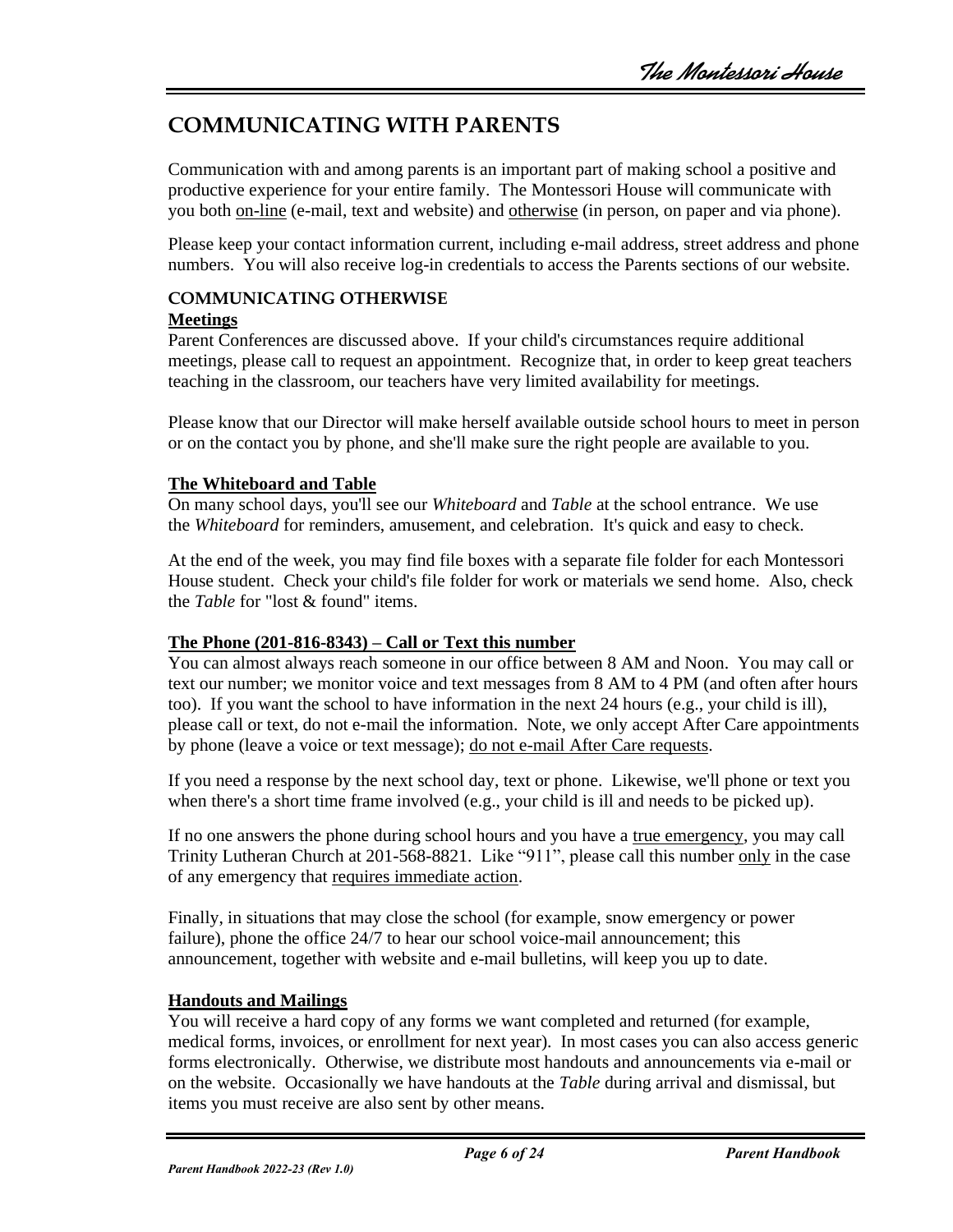#### **COMMUNICATING ON-LINE**

Much of our on-line communication is via e-mail or text, as well as through the [News](http://themontessorihouse.com/blog) section and [Calendar](http://themontessorihouse.com/calendar.html) sections of our [website.](http://themontessorihouse.com/)

#### **Text (201-816-8343)**

For quick, immediate messages and update, we'll text parents. A number of staff have access to texts, so this is the least confidential channel of communication with the school.

#### **E-mail (**[office@themontessorihouse.com](mailto:office@themontessorihouse.com)**)**

Much of our communication with parents is via e-mail. Often e-mails include hyperlinks to more extensive documents (usually Adobe Acrobat PDF format).

You may e-mail the school with questions or requests; we'll be sure to respond by the next school day. Please direct your e-mail correspondence to

[office@themontessorihouse.com.](mailto:office@themontessorihouse.com) (Note, please phone or text for After Care, to report an absence or sickness, or to change pick-up arrangements.) Likewise, we e-mail parents on matters requiring their attention only when we do not need an immediate response.

If you have a confidential matter, you may address it to our Director's e-mail: [maria@themontessorihouse.com.](mailto:maria@themontessorihouse.com) (This e-mail is for the Director's eyes only and should be used with discretion.) If it's urgent and confidential, please call our Director.

#### **Website [\(www.themontessorihouse.com\)](http://themontessorihouse.com/)**

You'll find much useful information on our website, including the means to reach out to other Montessori House parents.

#### *News*

Here you'll find items of interest to Montessori House families: reports on special events (including pictures), links to articles, reminders, etc.

You'll also find time-critical, urgent information in *News,* most importantly information on weather-related closings (e.g., "snow days"). Note, for emergency closings, you can listen to our voice-mail announcement or check the website.

#### *Calendar*

You can consult our entire school-year schedule in *Calendar*. Throughout the year, as additional events are scheduled, we update *Calendar*.

#### *Parents* **(password-protected area)**

The *Parents* section of our website is available only to the families and staff of The Montessori House – including alumni families. It provides a safe way to share (especially photos and videos) and a vehicle for Montessori House parents to get in touch with one another.

In *Parent Contacts* you'll find an on-line, searchable directory of families with children currently enrolled at The Montessori House (plus recent Montessori House alumni). You control the information you want to share with other families.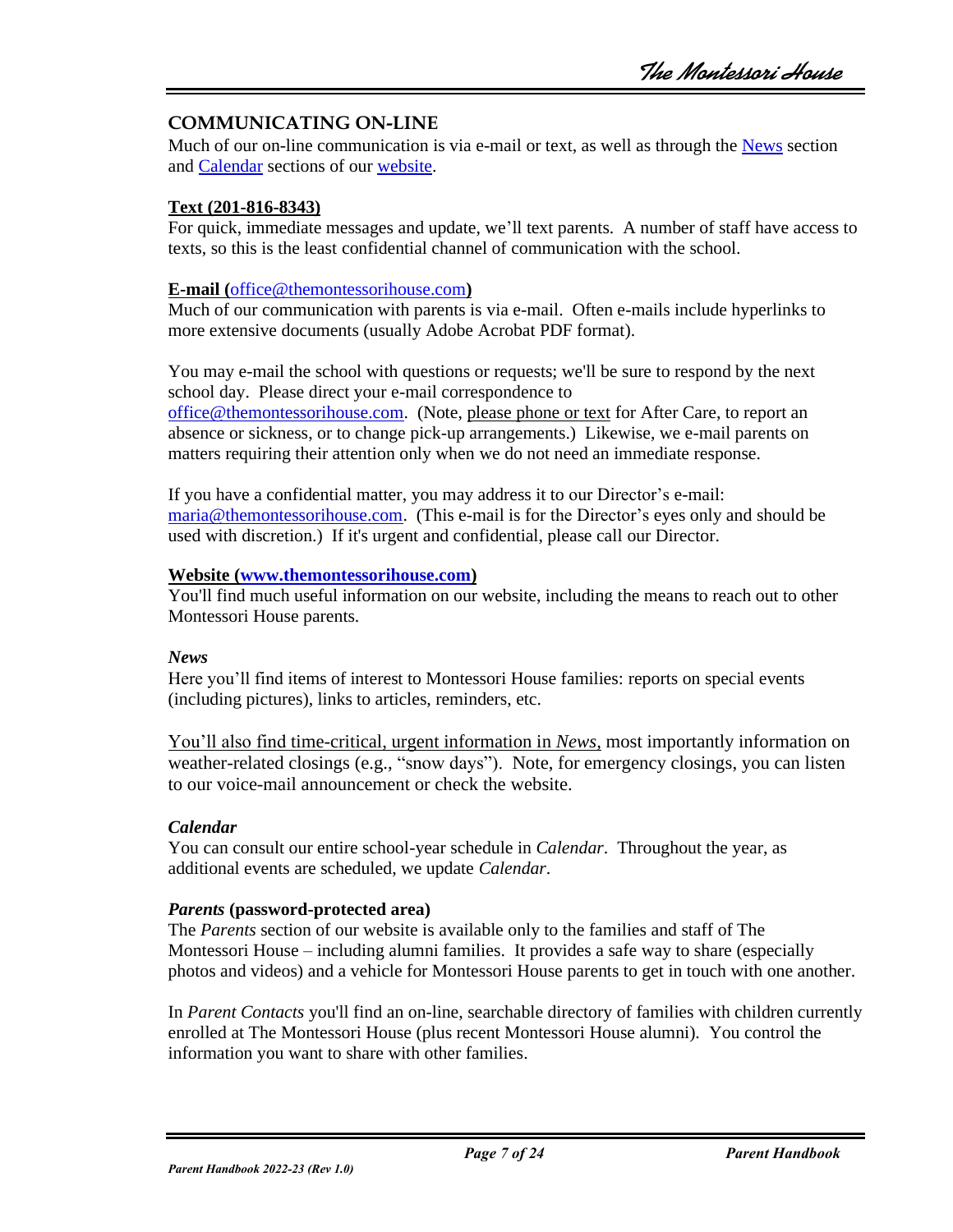# **PREPARING FOR SCHOOL**

#### **PHASING-IN**

Montessori House schooling begins with a "phasing-in" process that lasts approximately one week, with the first few days for students new to school only. We begin by introducing children to their school in small groups and for initially shortened class periods. As the children become comfortable with school and each other, the size of the groups and the class periods increase. This gradual process leads to greater success for everyone in making the adjustment to school.

#### **You will be informed regarding your child's individual "phasing-in" schedule.**

#### **SCHOOL CLOTHING**

Children need to attend school in the simplest, most practical, and most easily replaceable clothes as possible. School is a "work" place. Fabrics that allow the most freedom of movement are best. Sneakers or soft rubber-soled shoes are necessary for safety in climbing, running, and jumping.

Children take great pride in being able to dress themselves. One simple step is to provide your child with clothing that he can easily manage, such as elastic-waist pants and large buttonholes.

As we get outside as often as possible, please have your child wear appropriate clothing every day.

#### **Please write your child's name in all his/her clothes.**

#### **WINTER CLOTHING**

Your student should arrive at school each day WEARING all his/her winter clothing:

- Waterproof Snow Boots
- Waterproof Mittens (not gloves)
- Snow Pants (with elastic waistband and cuffs)
- Snow Jacket
- Hat and (optional) Neck Warmer (not a scarf)
- We DO NOT recommend one-piece snow suits, or overalls with buttons/snaps/hooks.

**Please do not send any clothing in bags.** Note, in winter**,** we will keep one pair of "indoor" shoes at school. These will not travel home each day but remain with us until our spring break. "Indoor" shoes must be able to be worn outside, in the event of emergency evacuation (e.g., fire drill).

#### **EXTRA CLOTHING**

The school keeps its own extra sets of clothing on-hand for use by any of the children. Do not send in any extra clothes for your child. In the event of an "accident", we will send your child home in the extra clothes we have, along with the soiled clothes s/he wore to school. Please clean and return the school's clothes.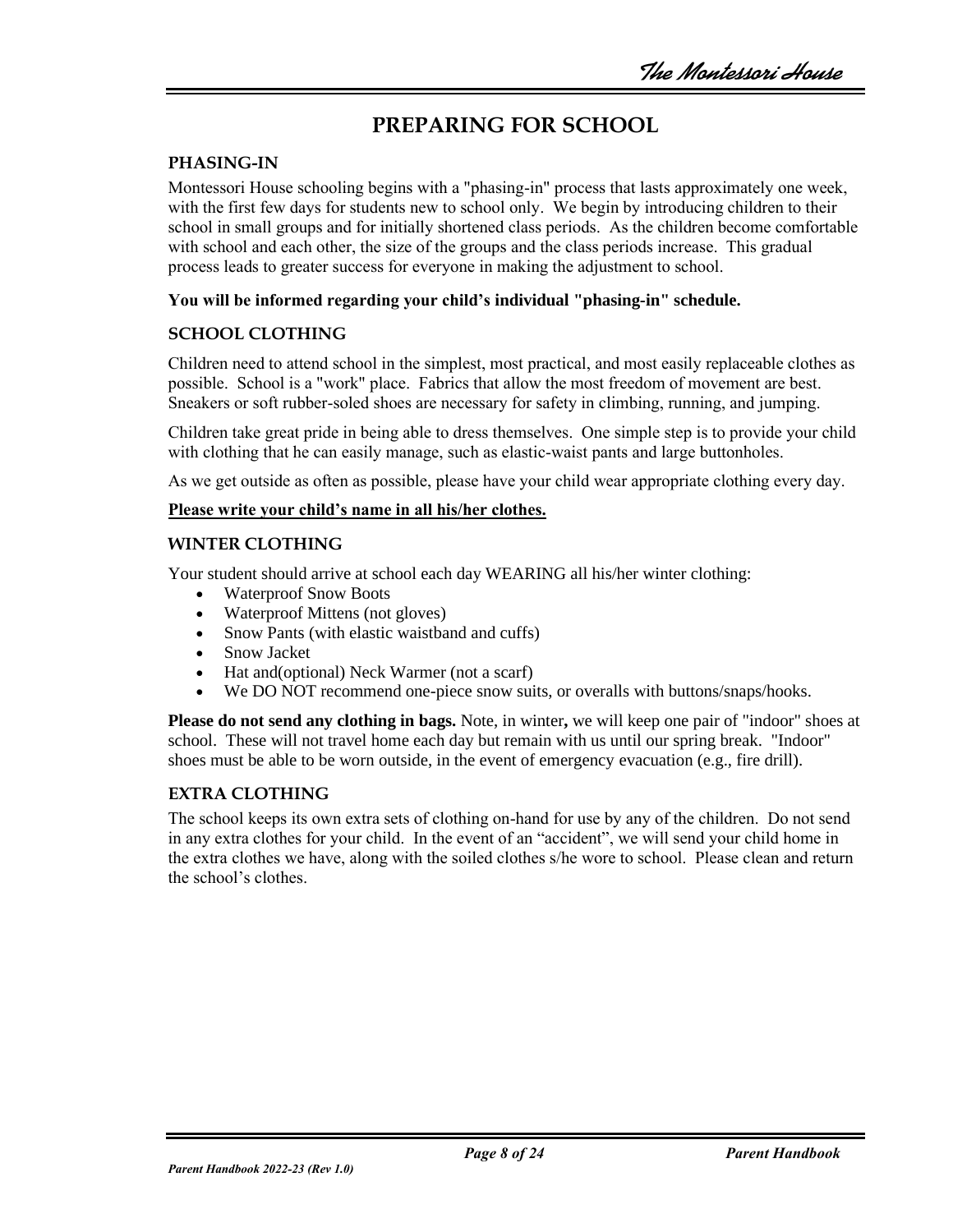#### **TOILET TRAINING**

Most children over the age of 3 come to school toilet trained with good hygiene able to do the following without adult assistance: undress, use the toilet, exhibit proper hygiene (able to wipe themselves), dress, and wash their hands. Younger students (age 2-1/2 to 3) are typically well along in their training. Of course, we understand that accidents do happen, particularly at the beginning of the school year when the child is adjusting to school. In the case of an accident, a teacher will deal with it quietly and sympathetically, helping the child clean himself and change into clean clothes.

The school does have the equipment and procedures for diaper changes. At the start of school, your teachers will discuss what we require from you regarding diaper changes and toilet training. Also, if your child is not completely toilet trained, please send him/her in easily removed clothing (elastic waist, no belts, no buckles, no zippers, etc.) and provide us with a set of *diapers* (or open/close Pull-Ups but *NOT* regular Pull-ups) and wipes.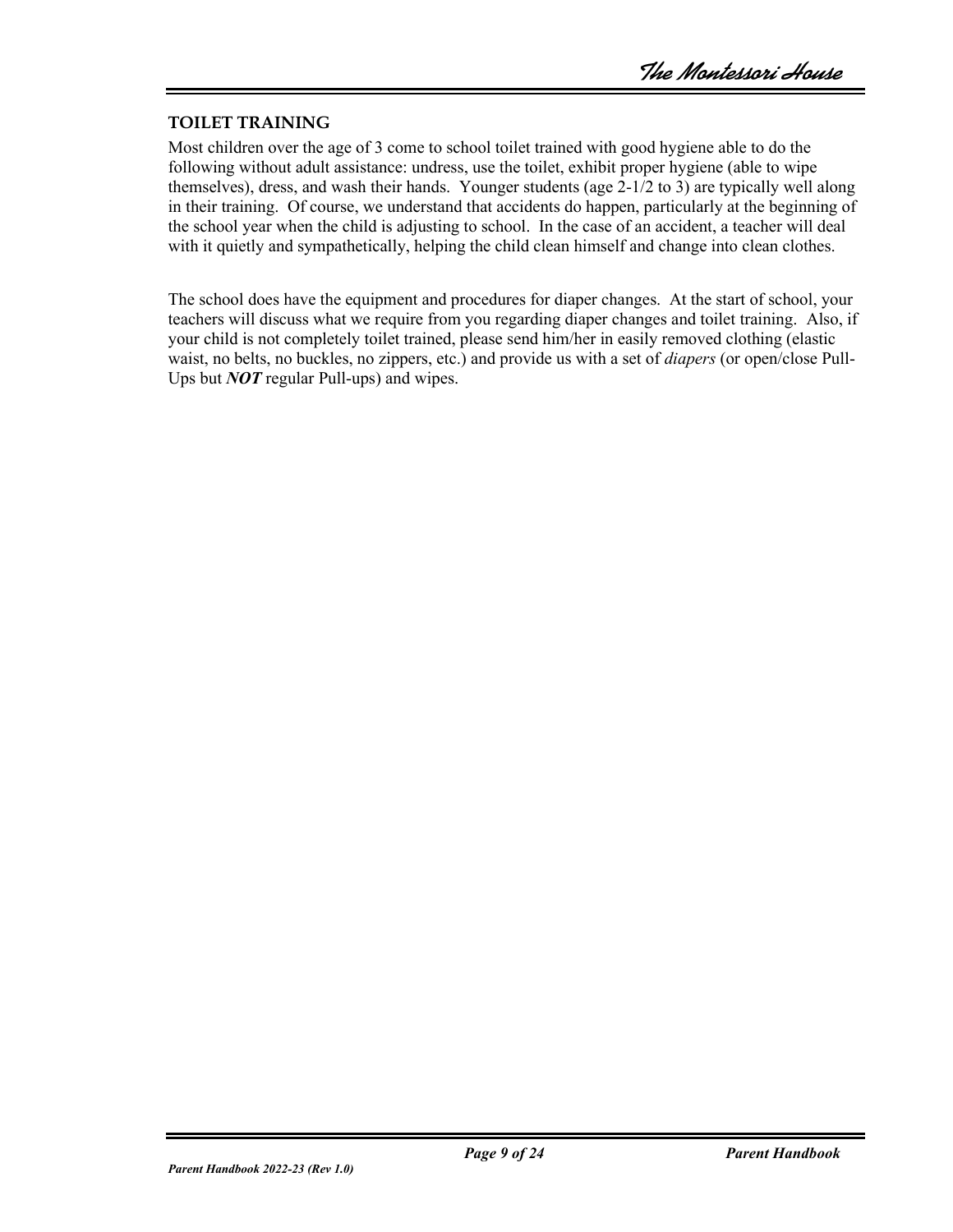# **ABOUT THE SCHOOL**

## **CURRICULUM**

The Montessori House School provides a program of learning that progresses systematically as the child develops. All our students thrive in our mixed-age classrooms. All Montessori House schoolday programs offer a carefully designed environment for intellectual, social, and physical growth, incorporating the Montessori methods of learning and using the Montessori-based materials.

## **CLASS ASSIGNMENT**

Class assignments are made by the school. We try to accommodate parents' requests in determining which class is appropriate for each child, but the decision is ultimately left to the school director. This decision is based on many factors including age, physical growth, maturity, sex, and compatibility with the group of children already assigned to a particular class. Children may be transferred from one class to another during the year. Of course, transfers are made in consultation with a child's teachers.

#### **SCHOOL DAY**

Throughout the class session, the teachers give individual and small-group lessons, assist children as needed, and make observations. In addition, the children may gather briefly during the day as a group. During this time, the teacher may give a lesson, initiate conversation, play games, dance, or sing songs, among other activities. The teaching teams meet daily to discuss their observations of the children and plan for the next day. This careful observation and planning focuses on each child's need for individual attention and development. The child's wish to work alone is protected while small-group activities are assisted so they are productive. The child's need for nature, unstructured play, and group-directed play is recognized with time outdoors most days.

#### **BEHAVIOR AND DISCIPLINE**

Montessori education is noted for its warm and respectful school environment. Children adapt quickly to classroom customs requiring them to act responsibly toward themselves and others in a manner appropriate to their age. They learn to share an appreciation for each other's work. The classroom is a special place that the children grow to treasure as their own. No child is permitted to willfully harass or harm another child. Violation of this code is one of the rare situations in a Montessori classroom calling for immediate teacher intervention.

The discipline policy at The Montessori House is based on the Montessori philosophy of profound respect for children and their work of self-development in a peaceful environment. The teachers solicit the students' cooperation in setting a standard of respect for each other's worth, the value of the learning environment, and the materials used by all. When respect is not being shown, the teacher tries to lead the child to more appropriate behavior by using the techniques of role-modeling and positive reinforcement.

If the child continues to resist, he may be asked to separate briefly from the group until he or she is ready to cooperate. The child may spend this time holding on to the teacher's hand. If a child is consistently abusive, the child's parents will be called to a conference to determine a more permanent solution. The ultimate sanction for consistent misbehavior is expulsion from school.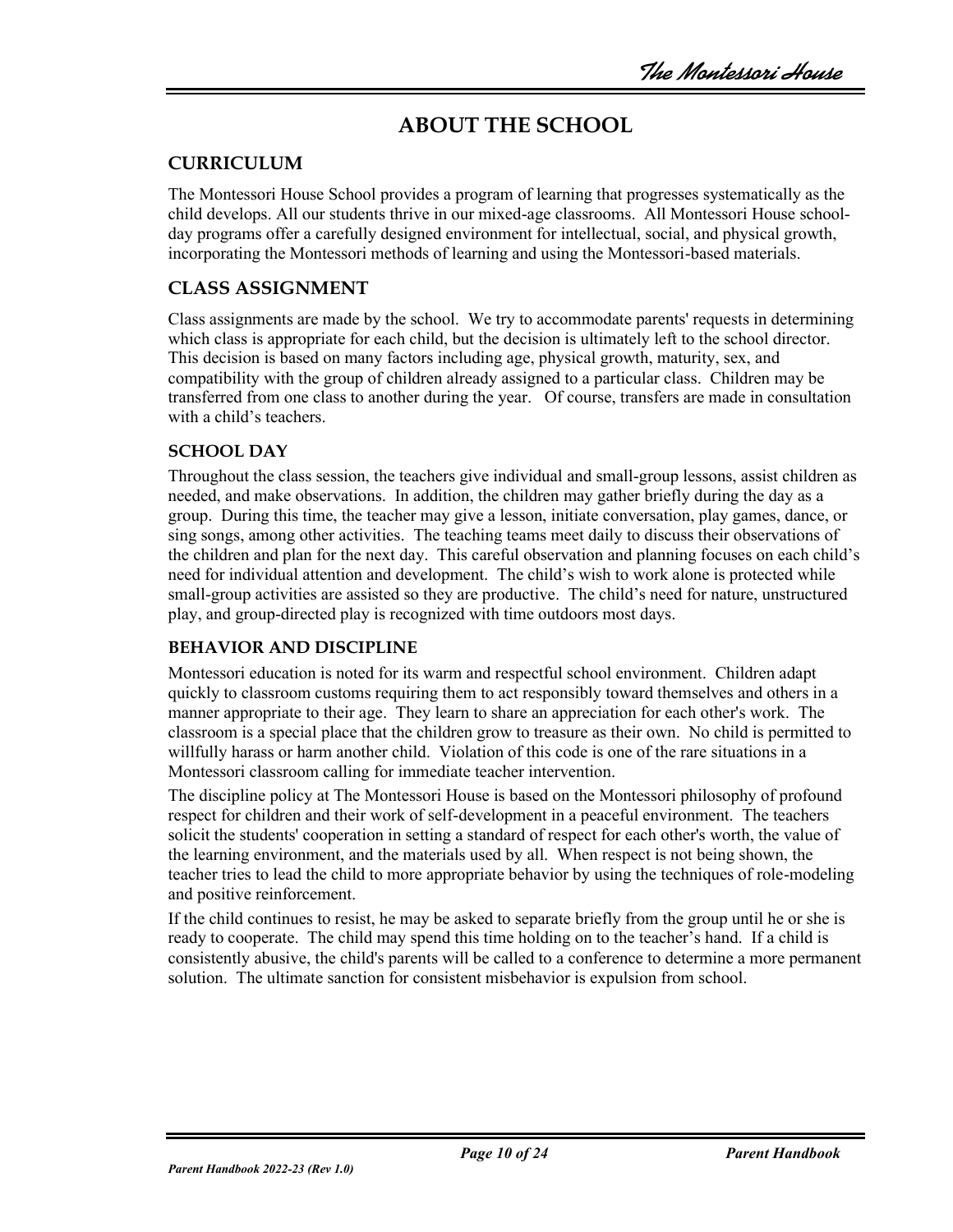# **IN THE CLASSROOM**

#### **SNACK**

The Montessori House provides a daily snack for all of the children. The snacks may include fruit, vegetables, cheese, oatmeal, and yogurt, among others. Nuts and sugary foods are not served. In each classroom, two children at a time may eat snack together. Children may choose to eat snack or get a drink of water any time during class. Children may not bring in their own snacks. The cost of snack is included in tuition.

### **LUNCH FOR STUDENTS**

The children in the full-day program and half-day afternoon programs generally have rest time and eat lunch after 12:00 p.m.

- Please do *NOT* send the following: anything made or processed with nuts (peanuts, ground nuts, or tree nuts).
- Lunch may be sent in a disposable bag or container, or in a reusable container/lunch box. You may send a small, reusable drinking cup which we'll return each day. In general, we'll send appropriate lunch items (lunch box, cup, receptacles) home each day. Sometimes this may include uneaten food.
- Do not send drinks (and no drinkable yogurt). We provide water in the classrooms and on the playground.
- If you send dessert, please send fresh fruit, and no sugary items (including no fruit roll-ups).
- We do heat students' lunches, but during September please do not send lunches requiring heating.
- We do not refrigerate lunch. You may pack lunch with a regular or disposable ice pack -- e.g., ice cubes in a sealed sandwich bag.

Thanks for your cooperation in this regard.

#### **TOYS AND OTHER ITEMS FROM HOME**

Children may not bring toys, dolls, stuffed animals, cards, or other such items to school. Unfortunately, these cause distractions – or worse, tears – in the classroom, particularly when they get broken or lost. This is an important rule for everyone and requires parental firmness. The Montessori House is not responsible for personal items brought to school.

#### **OBJECTS FROM SCHOOL**

Please return to the school anything your child may inadvertently bring home that you don't recognize as his or hers. It could be an innocuous looking thing, but it might be a piece of school equipment, something to count, compare, stack, sort, or match. It could be a missing piece of Montessori work materials, which are difficult to replace. If so, the remaining set may be unusable until the particular piece is returned.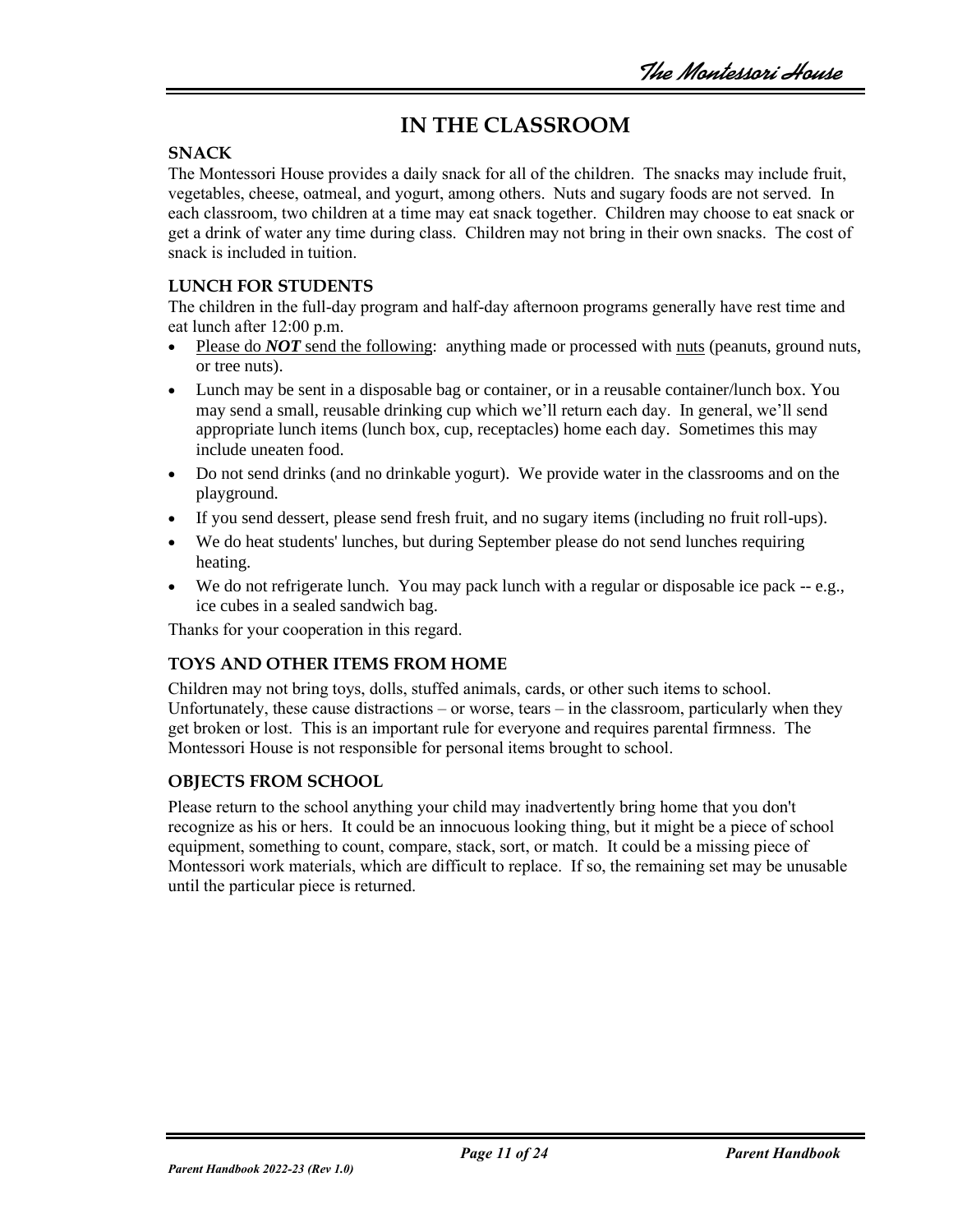#### **BIRTHDAYS**

Your child's birthday is an important time; a special day to remind your child that he is a unique and valued person. You will be given "My Birthday Book," which is a simple project for you and your child to do together. You will place a few pictures of your child into this book and bring it to school to share with the class. You keep this book for all your years at The Montessori House and add a page each year. When it is near your child's birthday, please call the office in advance and schedule a date and time to visit the school and celebrate with your child. On that day, in addition to sharing "My Birthday Book," you are invited to bring a favorite book from home and read it to the class as part of the celebration. The children will celebrate with a snack provided by the school. Please do not bring in any birthday food, treats or party favors.

#### **HALLOWEEN**

In our haste to introduce our children to all the exciting holiday celebrations, we may overlook the occasional side effects some of them have. Halloween, with its emphasis on horror, monsters, or superheroes, falls in this category. Very young children can be unduly scared by the goings-on of this time. It is a day more appropriately celebrated at age seven and later. Therefore, we do not allow the children to wear Halloween costumes to school. Instead, we keep the atmosphere at the school as undisturbed as possible, and we appreciate your cooperation in helping us do so.

#### **FIELD TRIPS**

The Montessori House invites educational programs to present at the school occasionally. In addition, the Kinder/First children make a few off-campus field trips each year.

#### **THE LIBRARY**

The school has a large library of children's books for use at the school.

## **USE OF SCHOOL FACILITIES AFTER HOURS**

Only children in a school-sponsored program (e.g., After Care or after-school classes such as Art, Fitness, or Chess) may use school facilities after school hours. Once children are dismissed from school (at the end of the school day or from an after-school program), they may not enter the school building (including the bathrooms) or the playground.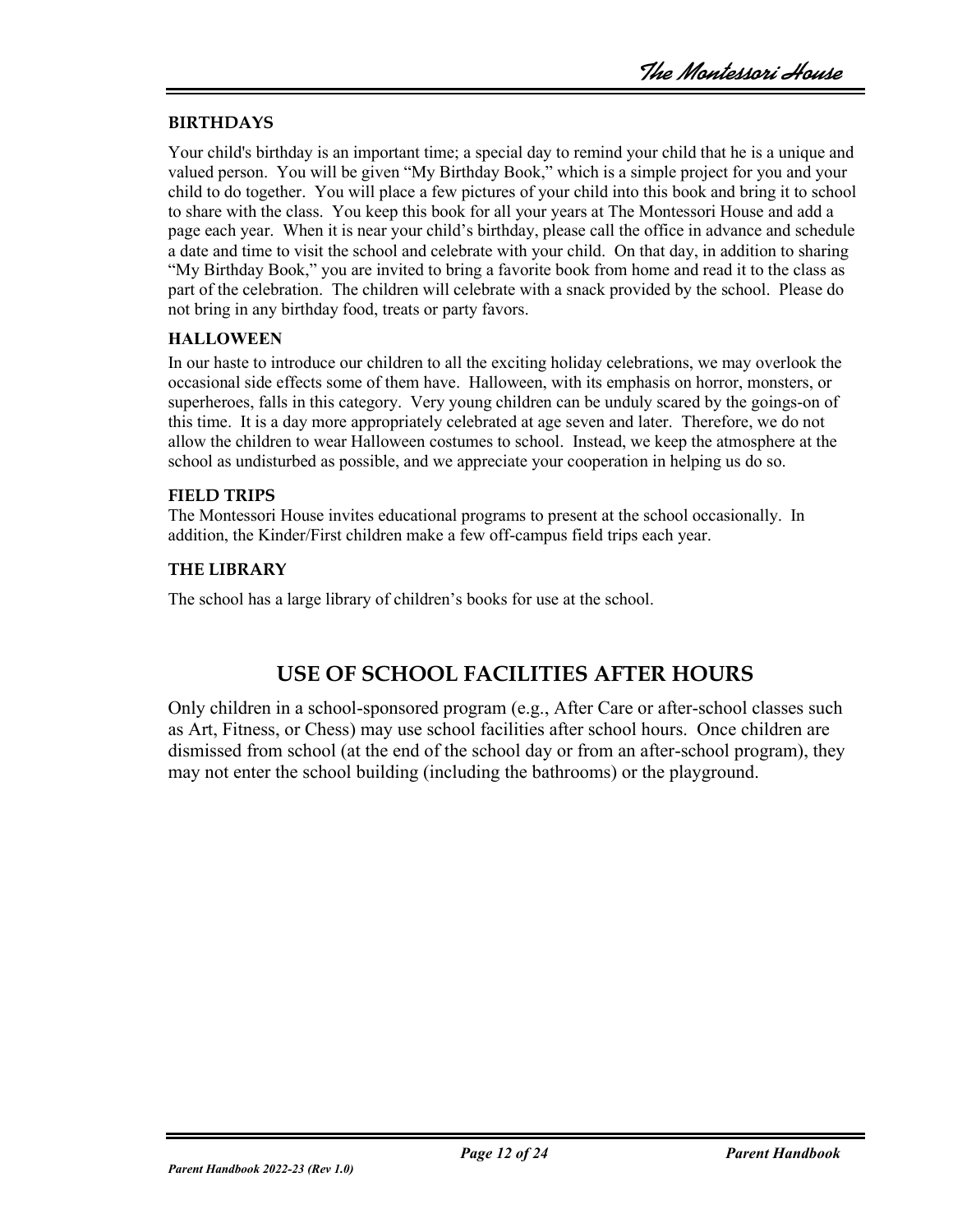## **ARRIVAL AND DISMISSAL PROCEDURES**

You or a guardian will accompany your child to school and pick him up afterward. Any other arrangements must be formalized in writing with an authorizing signature. The school must have a picture of any person who will be picking up your child.

A teacher greets each child upon arrival and releases the child to the appropriate person at dismissal. It is an integral part of the Montessori House's "quality life" practice that the arrival and departure greetings and good-byes are individual, personal, and polite.

## **ARRIVAL**

The school doors open at 8:30 AM for the full-day programs and the morning sessions. **Children should arrive promptly for class.** Children who arrive late may feel uncomfortable walking into a classroom full of children; in addition, it is difficult for teachers to leave lessons to admit a latearriving child.

When you arrive at school, please park in a designated Montessori House parking spot, walk your child to the outside doors at the entrance of the school building, and remain outside until a teacher arrives for greeting. If you arrive after the greeting teacher has gone, ring the doorbell to announce yourself. You may be asked to either wait outside until a teacher arrives to admit and escort your child to the classroom, or you may be asked to come in and walk your child to the upstairs door, where a teacher will greet you and your child. **Please note this may take from 5 to 15 minutes, until the teacher is free to leave the classroom.** Please do not stop or park your car in the roadway portion of the driveway, no matter how brief your stop. All cars must be parked with the motor off. **Anytime your child is out of the car, you must hold his hand.** Please drive slowly and with care at all times while in the parking lot.

### **DISMISSAL**

There are two types of dismissal: dismissal from the playground, and car-line dismissal. The type of dismissal depends on the weather.

- ➢ **Dismissal from the playground**: Generally speaking, the children will be dismissed to parents or guardians directly from the playground. Teachers will line the children up on the playground and dismiss them to parents or guardians waiting outside the gate.
- ➢ **Car-line dismissal**: During the winter and on severe weather days, parents or guardians wait in a car line (facing Knickerbocker Road) until the children are dismissed to them. We fly a checkered green flag to let parents know they should form a car line. The first car stops near the double doors of the church living room. When your car reaches the head of the line, a teacher escorts your child by hand to your car. You should **not** get out of your car at all during car line. Once the teacher has placed your child safely inside the car with all the doors closed, move your car slowly forward as far as possible. At this point, you may stop and secure seat belts.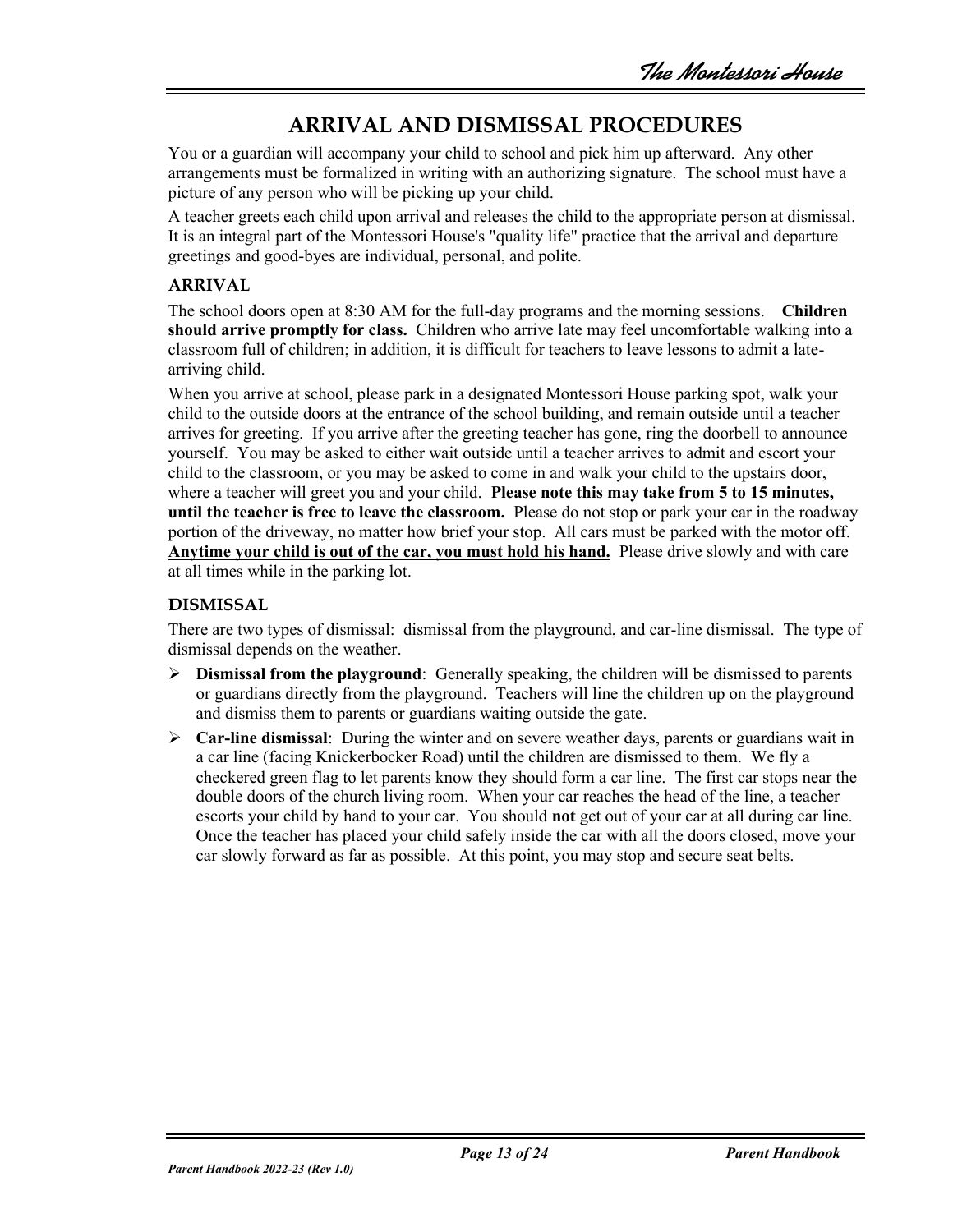#### **FRONT DOOR AND VESTIBULE RULES**

During Arrival and Dismissal, parents must wait **outside** until a **teacher** opens the door. Due to fire and safety regulations, parents and children are not permitted to enter the building early and should never loiter in the vestibule waiting for the arrival/dismissal process to commence. Please wait outside the door. In the case of inclement weather, you should remain in your car until a **teacher** opens the school door to commence Arrival or Dismissal.

To comply with school security procedures, **parents should never open the door to allow others, including other parents, to enter the building**. All visitors, including parents, must announce themselves to school staff either in person or via the closed-circuit TV.

#### **AFTER CARE**

The Montessori House offers families an After Care program. After the end of the school day, between the hours of 3 PM and 6 PM on days classes are in session, After Care provides a safe, supervised, familiar environment for the care of Montessori House children. For parents, After Care provides a convenient, high-quality childcare option for either scheduled late pick-ups or unscheduled emergencies.

After Care is available for students scheduled to dismiss at 3 PM. The cost of After Care is not included in school tuition. Families are billed separately for After Care based on usage.

#### **PICK-UP BY SOMEONE ELSE**

**No child is allowed to leave the school with anyone other than his or her parents or guardian except by previously written authorization**. **The school must have on file pictures of parents, regular caregivers, authorized guardians, and anyone authorized to pick up your child. Please provide these photos prior to the beginning of the school term**.

If you form a carpool with other parents, please inform the school staff about it in writing. Include a list of drivers. Likewise, if your child will be picked up by someone not previously scheduled, **you must let the school know about the new arrangement before dismissal.** We prefer this authorization in writing; but once we are familiar with you and your child, we will take authorization over the phone, provided the person picking up is already on file with the school (e.g., another parent). If the person to pick up your child will be unfamiliar to the teachers, some form of confirming **authorization and identification** will be required before the child is released. If the person picking up is unfamiliar to the child, we will make a confirming phone call to the parent before releasing.

Whoever picks up your child **must** put the child in a proper car seat.

#### **VEHICLE TRAFFIC RULES AND SAFETY**

During arrival and dismissal **all** Montessori House traffic must enter the school driveways and parking lots from Riveredge Rd. and exit onto Knickerbocker Rd. The driveway is **ONE WAY** for our school traffic. Whenever there is a car-line dismissal, enter from Riveredge Rd. and join the waiting line of cars. **The police insist that the line of cars not back up onto Riveredge Rd.** If the vehicle line for dismissal stretches around the corner of the building near the playground, please begin a second line from that corner and back. These two lines are to merge at that juncture one by one into the single line waiting along the sidewalk. Dismissal and departure proceed as previously described. If you ever need to make a turn anywhere on the property, make the turn carefully in a wide-open area of the lot. **No U-turns** are to be made on the Knickerbocker Rd. side of the parking lot. This is a general traffic rule that applies anytime.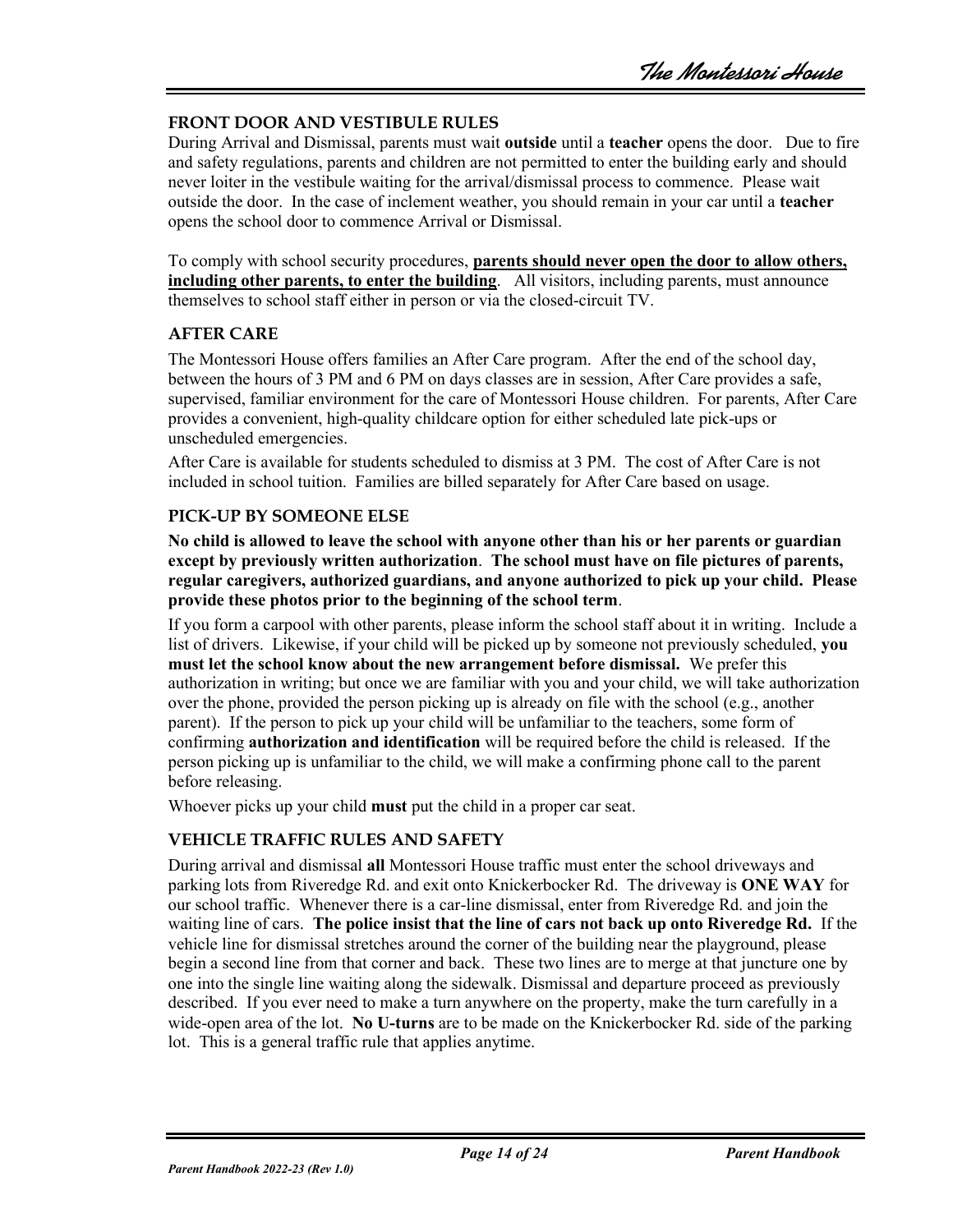# **HEALTH**

#### **IMMUNIZATION**

The New Jersey Board of Health requires that all children attending school be inoculated against specific illnesses (the list may change but generally includes polio, measles, German measles, mumps, diphtheria, Hib, hepatitis B, tetanus, varicella, pertussis, and influenza). They must also receive a tuberculin test within one year prior to admission. **No child will be admitted to class unless proof of immunization is presented to the school signed by the child's physician. You must provide the school your child's immunization records prior to your child starting school.** 

#### **MEDICATIONS**

No teacher or staff member is permitted to dispense medication to a child. The single exception is if a child's health would be severely threatened without the medication, such as extreme allergic reaction to certain substances. In this case we will administer the child's epi-pen as warranted. In order to have your child's epi-pen at school, you must notify the school prior to the start of the school year, complete a set of forms that include a written authorization from the parent or guardian giving permission to administer the epi-pen, provide a signed authorization from your child's physician, and provide the school with the two epi-pens in the original packaging with the prescription, directions for administration, and list of possible side effects directly attached to the packaging.

#### **ACCIDENTS**

Our top concern at school is to provide a safe and supervised place for your child to learn. We are vigilant to avoid the remotest hazards to safety. If your child is injured at school, a member of the staff will notify you. If an injury requires more than simple first-aid treatment, the parent or legal guardian will be contacted immediately to choose the best course of action to follow. Should an injury require emergency attention, the Tenafly Police or Emergency Squad will be called into service first. If necessary, the child will be taken to the Englewood Hospital emergency room, accompanied by a staff member, unless we have specific instructions from you to go to another hospital in the area. Should an injury requiring more than minimal attention occur while the child is in school, you will be given a written report.

#### **HAPPENINGS AT HOME**

Please inform the Director about any events or changes at home that may be upsetting to your child. Life experiences that can impact a child's emotions and behavior include: the arrival of new brothers or sisters, traveling parents, sickness or death of relatives. Unresolved conflicts reverberate at home and school. We can help your child deal with these events if we are made aware of them. All private home information is kept confidential.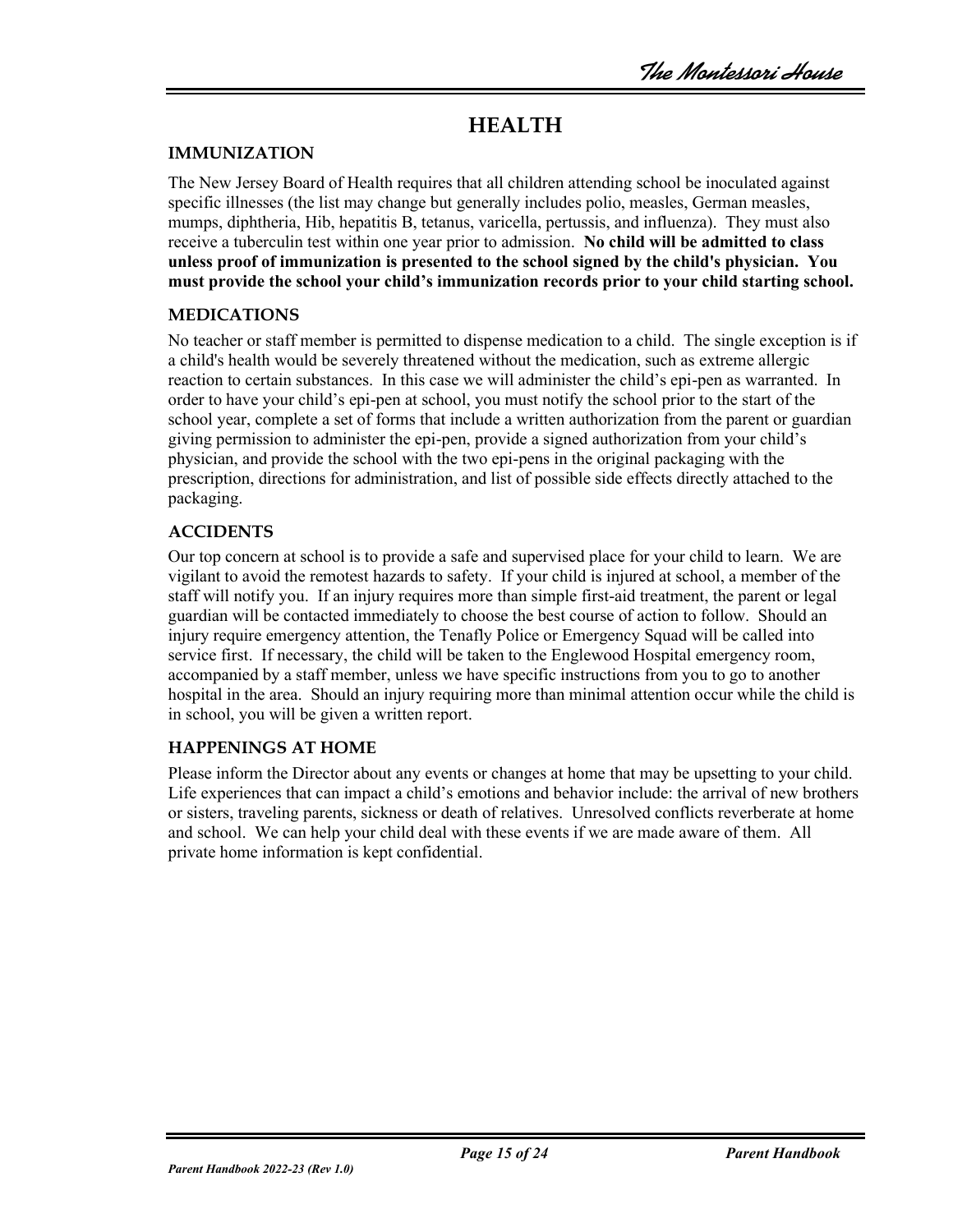#### **ILLNESS**

Children who are not well should remain at home until all observable signs of infection or illness have vanished. Please be vigilant about keeping children home if they have any of these symptoms:

- 
- 
- 
- 
- Profuse nasal discharge (runny nose) Red eyes with discharge
- 
- Mouth sores with drooling Stiff neck
- 
- Blood in urine Acute diarrhea
- Difficult or rapid breathing  $\bullet$  Yellow eyes or jaundice skin
	- **Lethargy Lethargy Lethargy Lethargy Lethargy Lethargy Lethargy Lethargy Lethargy Lethargy Lethargy Lethargy Lethargy Lethargy Lethargy Lethargy Lethargy**
	- Fever Infected untreated skin patches
		-
- Severe pain or discomfort Skin rashes with fever or behavior changes
	-
	- Severe coughing **Fig. 2.1.** Skin lesions that are weeping or bleeding

With parent cooperation, we can substantially reduce overall days lost to sickness. **Please call or text the office if your child will be absent.** 

Once your child is symptom-free or has a physician's note stating that he no longer poses a health risk, he may return to school. Any child who comes to school with one or more of the symptoms noted above, or who in our best judgment exhibits signs of being sick, will be excluded from the classroom. A parent or the guardian will be called to take him home. Children who are sent home from school with symptoms of infection must remain at home at least through the following day.

#### Children who have fever may only return to school if **fever free for 24 hours without the administration of fever-reducing medicine** (e.g., ibuprofen, acetaminophen or aspirin).

It is school policy that a child well enough to attend school should be well enough to go outside each day. If for any reason the child is too ill for outside play, the child should not be brought to school. If a child contracts any of the following diseases, please report it to the school immediately. The child may **not** return to school for the period noted below. **If no time period is specified, a doctor's note stating that the child does not pose a health risk is required. RESPIRATORY**

| If child has this:      | he may return:             | If child has this:  | he may return:                                                                         |  |  |  |
|-------------------------|----------------------------|---------------------|----------------------------------------------------------------------------------------|--|--|--|
| Chicken Pox             | when the vesicles are dry. | <b>Mumps</b>        | after a minimum of 6 days.                                                             |  |  |  |
| <b>German Measles</b>   | 3 days from onset of rash. | Tuberculosis        | with a doctor's note.                                                                  |  |  |  |
| Hemophilus<br>Influenza | with a doctor's note.      | <b>Strep Throat</b> | Only after treatment with<br>antibiotics, and then 24<br>hours after being fever free. |  |  |  |
| Measles                 | 5 days from onset of rash. | Whooping Cough      | with a doctor's note.                                                                  |  |  |  |
| Meningococcus           | with a doctor's note.      |                     |                                                                                        |  |  |  |

#### **GASTRO-INTESTINAL** Giardia Lamlia **Hepatitis A** Salmonella Shigella Campylobacter Escherichia coli **CONTACT** Impetigo Shingles Scabies

**If your child is exposed to any excludable disease at school, you will be notified in writing.**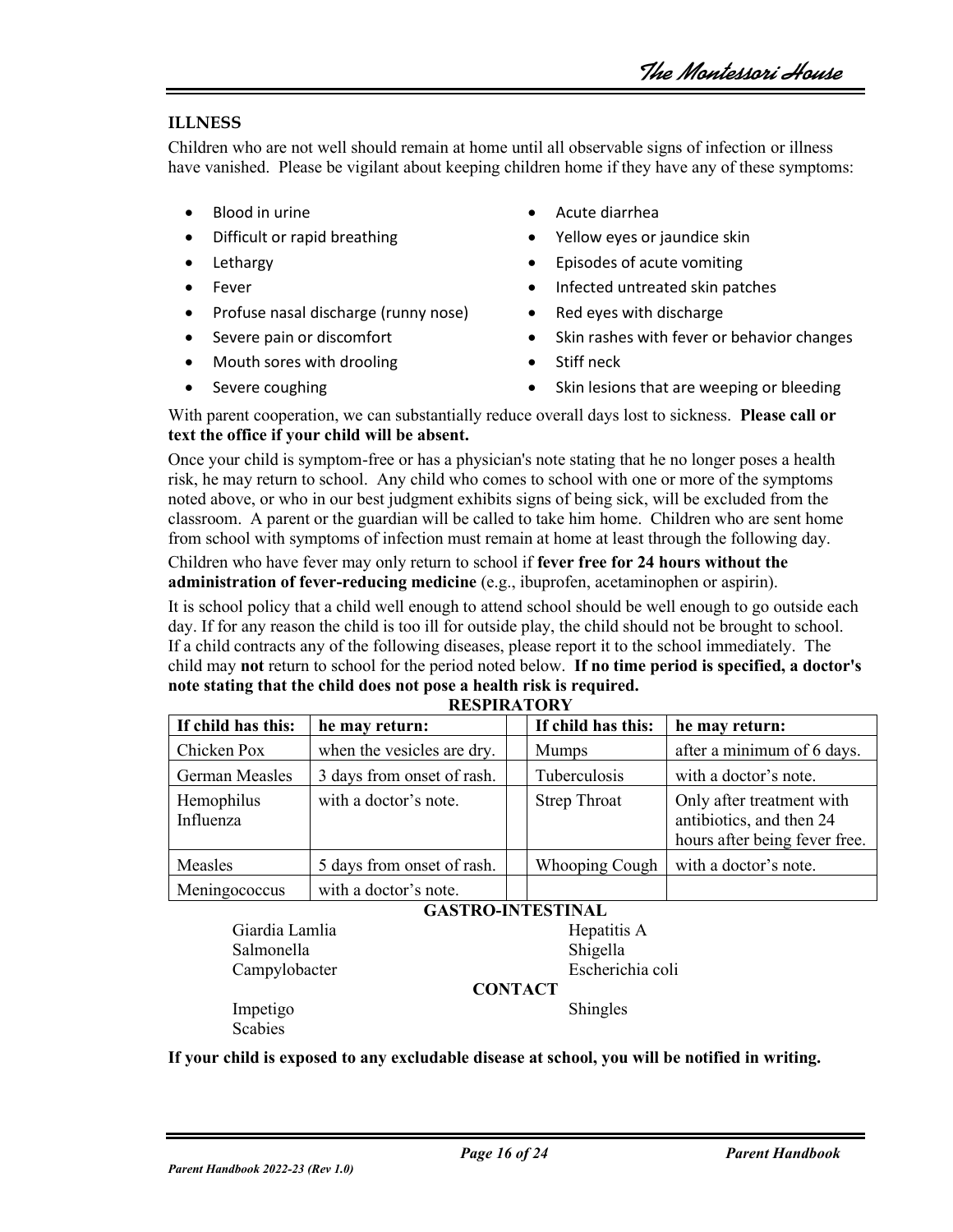# **THE SCHOOL YEAR**

### **THE SCHOOL CALENDAR**

The Montessori House provides you a school calendar, which tracks holidays and important school events over the term. Please keep the calendar and this handbook as a ready reference throughout the school year. The children begin each school year with a phasing-in process. Parents are informed by mail about this gradual initiation into school and their child's individual starting date. The teachers occasionally require special workdays free of classes so they can adjust and renew the Montessori environment, attend seminars, and hold parent conferences.

### **WEATHER EMERGENCIES**

In the event of severe weather, bad road conditions, or other circumstances, it may be necessary to cancel classes for the day. In such weather emergencies a decision to close the school will be made before 7:00 AM. The school will most likely be closed whenever the Tenafly public schools are closed, but not always. On the days we **do** close, you can find closing information on the school website [\(www.themontessorihouse.com\)](http://www.themontessorihouse.com/), and on the school voice-mail (201-816-8343). We will also try to send an e-mail to your address of record and update NJ Channel 12 School Closings.

There are extra days included in the calendar, which are added so that emergency rescheduling will not reduce the total number of school days in the year below that of comparable area schools. If these days are not required, the school may at its option end the school year early.

## **ADDITIONAL COMMUNICATIONS**

The school provides open channels of communication with all parents. Please do not hesitate to communicate your concerns and comments to us by phone, letter, e-mail, or in person.

Each year we move more of our communication with parents on-line via our website [\(www.themontessorihouse.com\)](http://www.themontessorihouse.com/) and through e-mail or texts. Generally, we will communicate important information through the NEWS section of the website, through an e-mail blast to parents (or a subset of parents), via the information board at the school entrance, and through written communication distributed at school or mailed to the home. If we require a response, you will always receive either an e-mail or a paper communication. If a response is optional or not needed, we will tend to rely on the website NEWS section to keep you informed.

## **FINANCIAL INFORMATION**

#### **PAYMENT**

For specific tuition information, see your Agreement. Full tuition is due regardless of absences.

Teachers **may not** accept payments. You may make tuition payments by check/money order, in cash, or electronically using Zelle (send to  $\text{maria}(\hat{a})$ themontessorihouse.com). All cash payments must be handed in-person to the administrative staff. Payments by check may be mailed in or left in the school's mailbox at any time.

## **WITHDRAWAL FROM SCHOOL**

The Enrollment Agreement stipulates that the parents are undertaking a full-year's tuition obligation, regardless of early withdrawal. Should circumstances require a child's withdrawal from school, parents must submit prior written notice stating the reasons for the withdrawal. The full tuition balance remains due.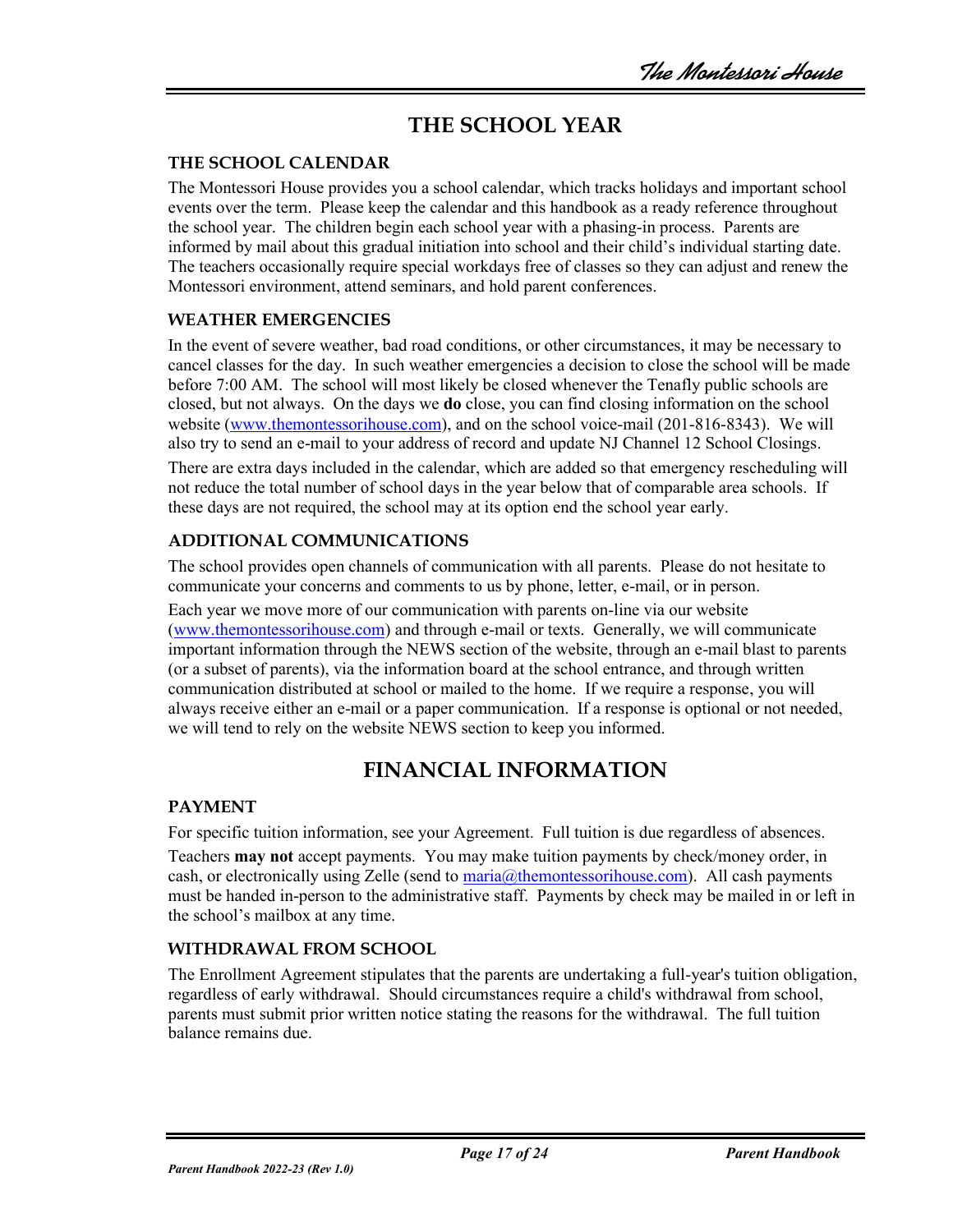# **POLICY ON DISCIPLINE**

The Montessori House policy on discipline is based on a deeply respectful understanding of each child. We understand that children pass through the stages of impulsiveness and impulse inhibition at their own rate. The early days of the school experience called "Phasing-In" are devoted to observing the child and giving specific demonstrations of what is expected in school. It is the teacher's responsibility to match the child's developmental ability and experience with clear teaching of what to do to be safe and successful at school.

#### **The teacher also has the responsibility of providing reminders and encouragement until the needed behavior becomes a habit. In other words, no child is ever wrong unless someone has taught him/her how to act appropriately.**

If a teacher, after giving clear, positive directions and frequent encouragement, decides, in her professional judgment, that the child is stubbornly and unduly resisting, she will speak with him/her individually. She may, while making eye contact, and perhaps holding the child's shoulders or hands, speak firmly, telling the child exactly what he/she may do. For example, to a child running in an inappropriate place, the teacher may say, "You may walk in the hallway." Or she might give the child a guided choice such as, "Do you want to walk alone down the hall or do you want to hold my hand?" For the same reason, a teacher may elect to keep a child from participating in the classroom activities for a while, asking him/her to hold her hand or to wait on a chair. She might tell the child, "If you choose not to go by the rules then you are choosing not to be part of the group." With these methods, she is striving to teach the child that the choices he/she makes have consequences.

Children are not allowed to be verbally or physically abusive toward another child or a teacher.

Should a child behave in a way that is a danger to himself or another child, the parents will be informed promptly and asked to work with the teacher on a plan to ensure compliance. If in the most unlikely event the negative behavior continued, the child would be asked to leave the school.

It is important that the school and parents have similar expectations of the child. The teachers are always happy to discuss with the parent the stage of social behavior their child is going through.

**Eventually, by these direct methods and even more so by the indirect methods in the Montessori classroom, the child becomes self-disciplined.** *This is The Montessori House's ultimate goal for each child.*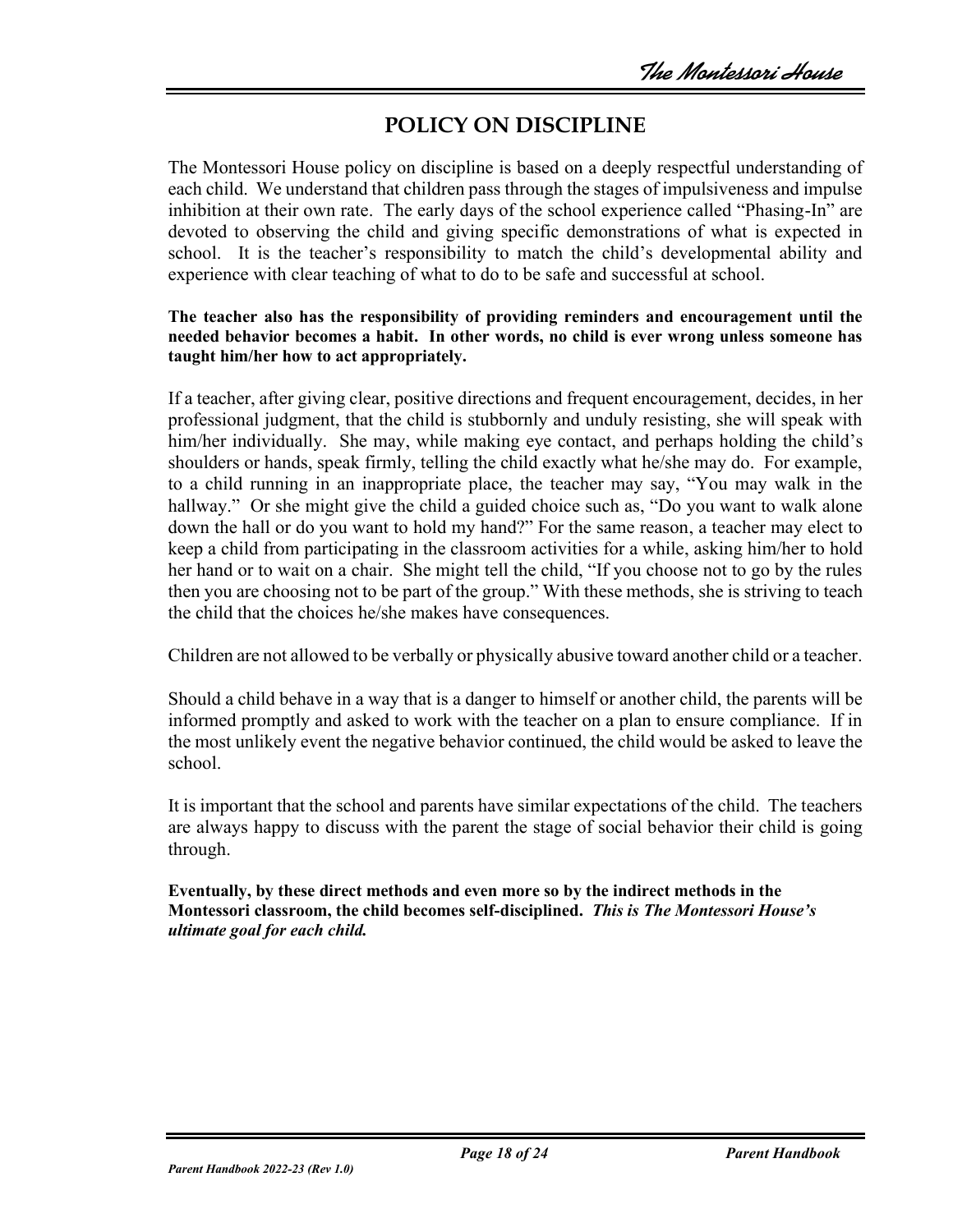# **POLICY ON EXPULSION**

There may be reasons we have to expel a child from our program either on a short-term or permanent basis. We will work with the child's family to avoid application of this policy. The following are reasons we may expel or suspend a child from The Montessori House: Immediate causes for expulsion:

- Child is at risk of causing serious injury to other children or to him/herself
- Parent/guardian threatens physical/intimidating actions toward staff or enrolled children
- Parent/guardian exhibits verbal abuse to staff in front of enrolled children

Parental (or guardian) actions for child's expulsion:

- Failure to make complete, timely payments per the Enrollment Agreement or invoices
- Failure to complete required forms, including the child's immunization records
- Habitual tardiness when picking up your child
- Verbal abuse to staff
- Offensive or detrimental on-line communications

Child's actions for expulsion:

- Excessive biting
- Uncontrollable tantrums and angry outbursts
- Ongoing physical or verbal abuse to staff or other children
- Failure of child to adjust after a reasonable amount of time

Schedule of expulsion:

- If remedial actions for the above have not worked, we will advise the child's parent/guardian verbally and in writing about the behavior warranting an expulsion. An expulsion action is generally meant to be a period of time so that the parent/guardian may work on the behavior or come to an agreement with the School.
- The parent/guardian will be informed regarding the length of the expulsion period and the expected behavioral changes required for the child or parent to return to School.
- The parent/guardian will be given a specific expulsion date to allow sufficient time to seek alternate child care (up to 2 weeks, depending on risk to other children's welfare or safety). Failure to comply may result in permanent expulsion from the School.

A child will not be expelled exclusively because a child's parent(s):

- Complains to the Office of Licensing regarding alleged licensing violations
- Reports abuse or neglect occurring at School
- Questions the School regarding policies and procedures

Some of the proactive actions that may be taken in order to prevent expulsion include:

- Staff will use positive methods and language while disciplining children
- Staff will redirect child from negative behavior and give verbal warnings, as needed
- Staff will consistently apply consequences for rules
- Child will be given time to regain control
- Child's disruptive behavior will be documented and maintained in confidentiality
- Parent/guardian will be notified verbally
- Parent/guardian will be given written copies of the behaviors that may warrant expulsion
- Director, staff, and parent/guardian will discuss how to promote positive behaviors
- Recommendation of evaluation by professional consultation on premises
- Recommendation of evaluation by local school district child study team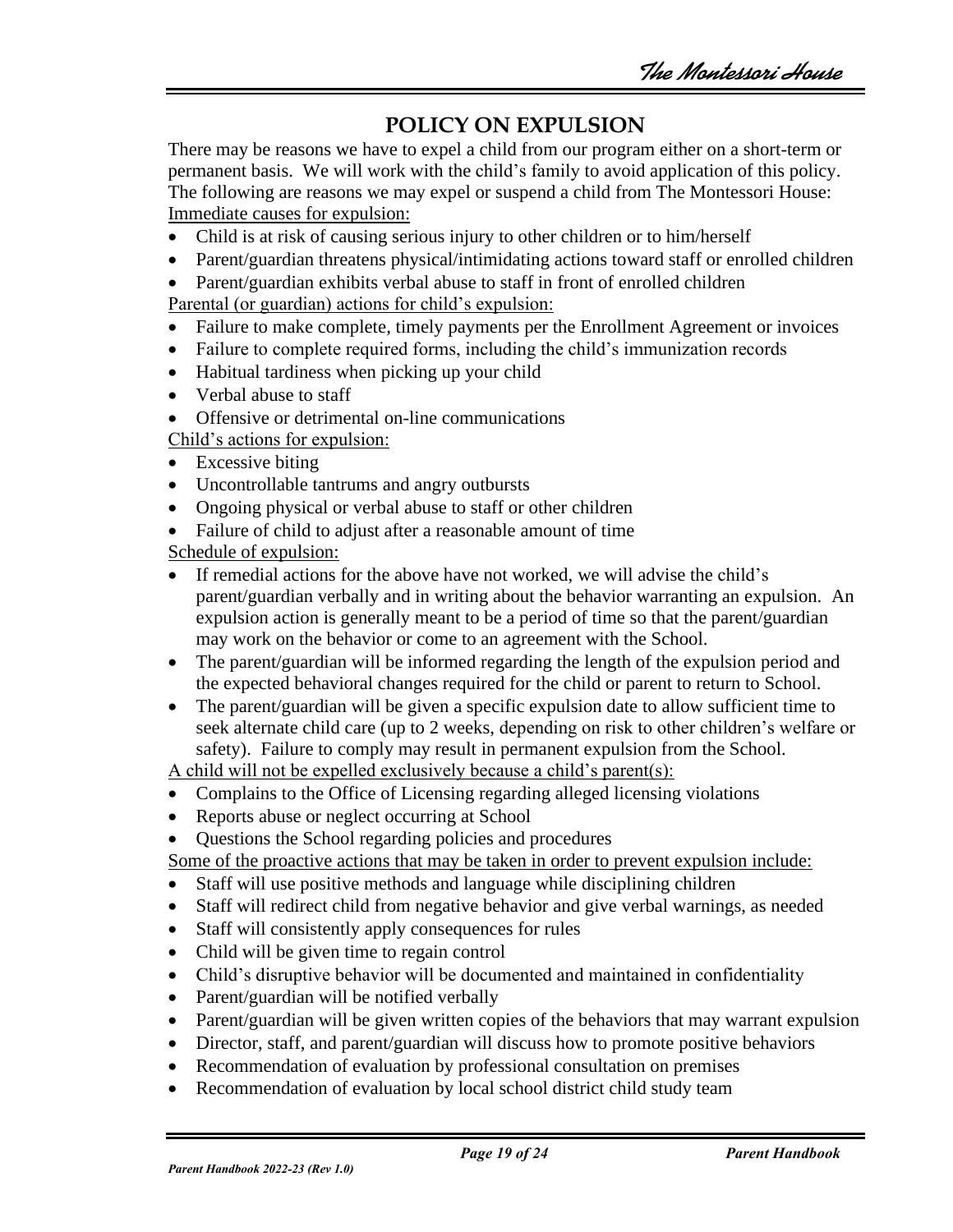# **POLICY ON SOCIAL MEDIA**

This social media policy applies to parents and members of staff at The Montessori House School (School). This policy includes (but is not limited to) the following technologies:

- Social networking sites (e.g., Facebook, Instagram, Snap Chat)
- Blogs
- Discussion forums
- Media Sharing services (e.g., You Tube)
- Micro-blogging (e.g., Twitter)
- Electronic Forms of communication such as email, text or other messaging applications

As part of our duty to safeguard the children and all members of our community, we must maintain the privacy and security of our families and our staff. We therefore require that:

- No photographs taken within the School setting or at School events and outings with the children are to be posted for public viewing, except those of your own child. Parents are advised that they do not have a right to photograph or upload photos of anyone else's child. This excludes pictures taken by staff for which we have a signed release.
- No public discussions are to be held or comments made on social media sites regarding School children or School staff that could be construed to have an adverse impact on the School reputation or that would offend any staff member or any School parent.

With regard to Social Media, all School parents and staff should follow these guidelines:

- School staff are advised to manage their personal security settings to ensure that their information is only available to people they choose to share information with.
- In the event that a School staff member or School family names the organization or workplace in any social media they do so in a way that is not detrimental to the School or to members of the School community – notably staff and families of children who currently enrolled at the School, or who were enrolled in the past.
- Staff should maintain confidentiality and not discuss any issues relating to work.
- Staff should not share items they do not want children, parents or colleagues to view.
- School staff or School parents should report concerns or breaches to the School Director.

Any School staff or School parent found to be posting remarks or comments that: a) breach confidentiality, b) bring The Montessori House School into disrepute, c) are deemed to be of a detrimental nature to the School or any staff members, or d) post or publish photographs of the facility, children or staff without express written permission, may face disciplinary action in line with the applicable procedure for expulsion (parents) or dismissal (staff).

Any comment deemed to be inappropriate is to be reported to the Director, and any action taken will be at the Director's discretion.

General guidelines for using social media:

- Personal security settings should be managed to ensure that information is only available to people you choose to share information with.
- Remember that no information sent over the web is totally secure and as such if you do not wish the information to be made public refrain from sending it through social media.
- Maintain professionalism, honesty and respect.
- Apply a "good judgment" test for every social media post you make.

The Montessori House maintains a Facebook page and a Twitter account for marketing and communication purposes. For further information regarding The Montessori House School website and electronic communications and communications with parents in general, please refer to the Handbook section titled Communicating with Parents.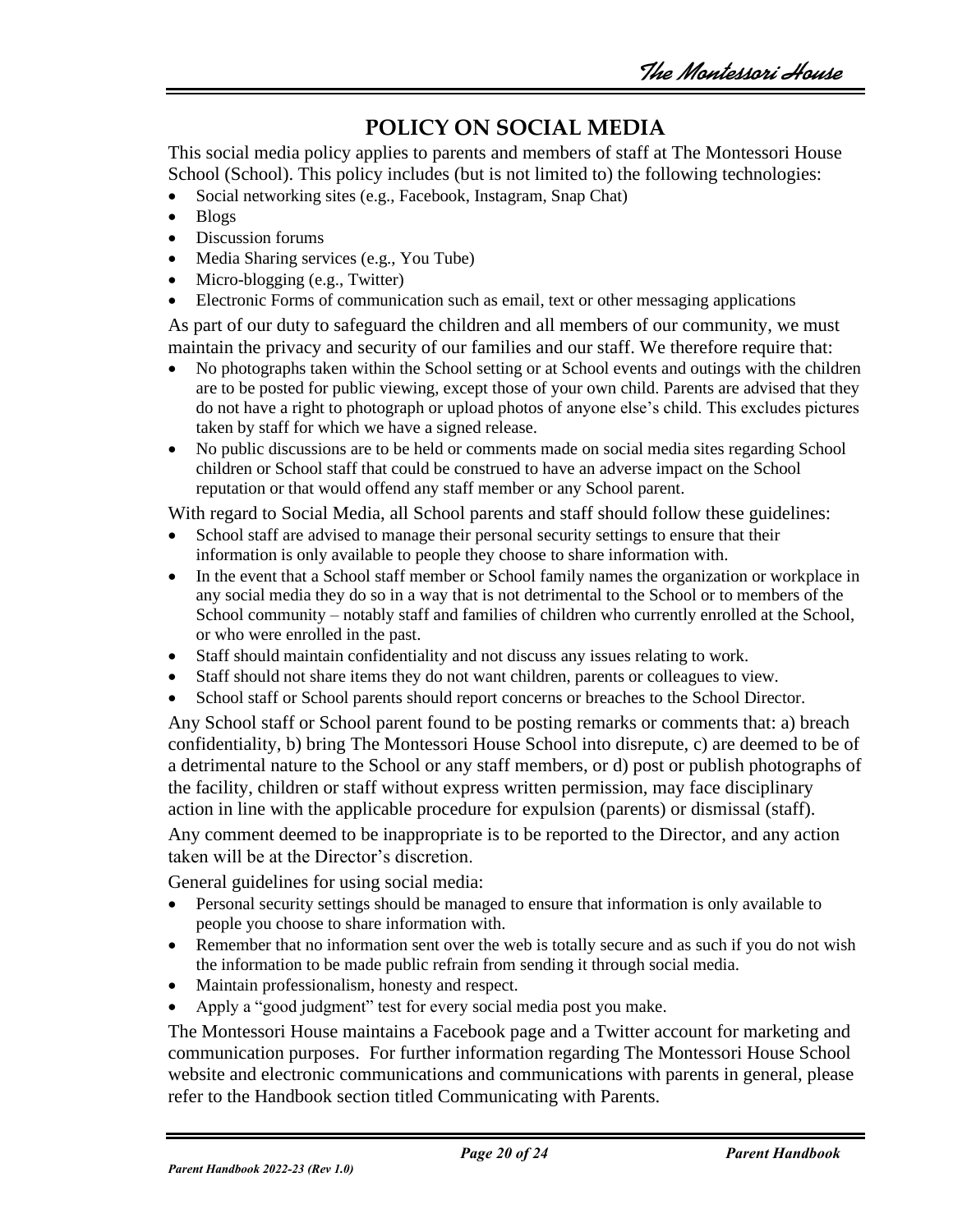## **INFORMATION FOR PARENTS: REQUIRED DISCLOSURE**

**As required by the NJ Dept. of Children and Families -- Office of Licensing**

Under provisions of the Manual of Requirements for Child Care Centers (N.J.A.C. 3A:52), every licensed child care center in New Jersey must provide to parents of enrolled children written information on parent visitation rights, State licensing requirements, child abuse/neglect reporting requirements and other child care matters. The center must comply with this requirement by reproducing and distributing to parents this written statement, prepared by the Office of Licensing, Child Care & Youth Residential Licensing, in the Department of Children and Families. In keeping with this requirement, the center must secure every parent's signature attesting to his/her receipt of the information.

**\* \* \* \* \***

Our center is required by the State Child Care Center Licensing law to be licensed by the Office of Licensing (OOL), Child Care & Youth Residential Licensing, in the Department of Children and Families (DCF). A copy of our current license must be posted in a prominent location at our center. Look for it when you're in the center. To be licensed, our center must comply with the Manual of Requirements for Child Care Centers (the official licensing regulations). The regulations cover such areas as: physical environment/lifesafety; staff qualifications, supervision, and staff/child ratios; program activities and equipment; health, food and nutrition; rest and sleep requirements; parent/community participation; administrative and record keeping requirements; and others.

Our center must have on the premises a copy of the Manual of Requirements for Child Care Centers and make it available to interested parents for review. If you would like to review our copy, just ask any staff member. Parents may secure a copy of the Manual of Requirements by sending a check or money order for \$5 made payable to the "Treasurer, State of New Jersey", and mailing it to: NJ DCF, Office of Licensing, Publication Fees, PO Box 657, Trenton, NJ 08646-0657.

We encourage parents to discuss with us any questions or concerns about the policies and program of the center or the meaning, application or alleged violations of the Manual of Requirements for Child Care Centers. We will be happy to arrange a convenient opportunity for you to review and discuss these matters with us. If you suspect our center may be in violation of licensing requirements, you are entitled to report them to the Office of Licensing toll free at 1 (877) 667-9845. Of course, we would appreciate your bringing these concerns to our attention too.

Our center must have a policy concerning the release of children to parents or people authorized by parents to be responsible for the child. Please discuss with us your plans for your child's departure from the center.

Our center must have a policy about administering medicine and health care procedures and the management of communicable diseases. Please talk to us about these policies so we can work together to keep our children healthy.

Our center must have a policy concerning the expulsion of children from enrollment at the center. Please review this policy so we can work together to keep your child in our center.

Parents are entitled to review the center's copy of the OOL's Inspection/Violation Reports on the center, which are issued after every State licensing inspection of our center. If there is a licensing complaint investigation, you are also entitled to review the OOL's Complaint Investigation Summary Report, as well as any letters of enforcement or other actions taken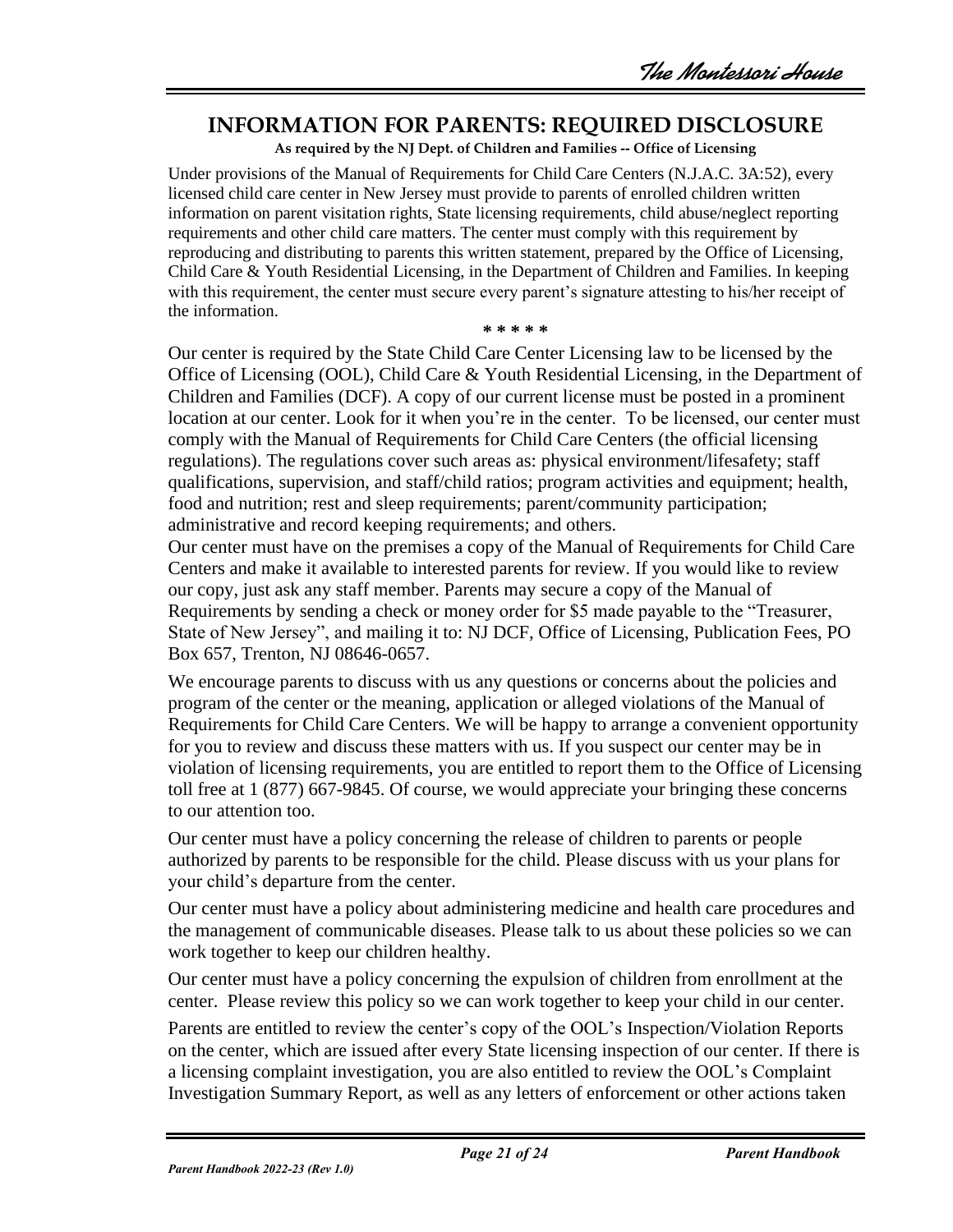against the center during the current licensing period. Let us know if you wish to review them and we will make them available for your review, or you can view them on-line at [https://data.nj.gov/childcare\\_explorer.](https://data.nj.gov/childcare_explorer)

Our center must cooperate with all DCF inspections/investigations. DCF staff may interview both staff members and children.

Our center must post its written statement of philosophy on child discipline in a prominent location and make a copy of it available to parents upon request. We encourage you to review it and to discuss with us any questions you may have about it.

Our center must post a listing or diagram of those rooms and areas approved by the OOL for the children's use. Please talk to us if you have any questions about the center's space.

Our center must offer parents of enrolled children ample opportunity to assist the center in complying with licensing requirements; and to participate in and observe the activities of the center. Parents wishing to participate in the activities or operations of the center should discuss their interest with the center director, who can advise them of what opportunities are available.

Parents of enrolled children may visit our center at any time without having to secure prior approval from the director or any staff member. Please feel free to do so when you can. We welcome visits from our parents. Our center must inform parents in advance of every field trip, outing, or special event away from the center, and must obtain prior written consent from parents before taking a child on each such trip.

Our center is required to comply with the New Jersey Law Against Discrimination (LAD), P.L.1945, c. 169 (N.J.S.A. 10:5-1 et seq.), and the Americans with Disabilities Act (ADA), P.L. 101-336(42 U.S.C. 12101 et seq.). Anyone who believes the center is not in compliance with these laws may contact the Division on Civil Rights in the New Jersey Department of Law and Public Safety for information about filing an LAD claim at (609) 292-4605 (TTY users may dial 711 to reach the New Jersey Relay Operator and ask for (609) 292-7701), or may contact the United States Department of Justice for information about filing an ADA claim at (800) 514-0301 (voice) or (800) 514-0383 (TTY).

Our center is required to periodically review the Consumer Product Safety Commission (CPSC) unsafe children's products list, ensure that items on the list are not at the center, and make the list accessible to staff and/or parents with the CPSC website at [https://www.cpsc.gov/Recalls.](https://www.cpsc.gov/Recalls) Internet access may be available at your local library. For more information call the CPSC at (800) 638-2772.

Anyone who has reasonable cause to believe that an enrolled child has been or is being subjected to any form of hitting, corporal punishment, abusive language, ridicule, harsh, humiliating or frightening treatment, or any other kind of child abuse, neglect, or exploitation by any adult, whether working at the center or not, is required by State law to report the concern immediately to the State Central Registry Hotline, toll free at 1 (877) NJ ABUSE (877) 652-2873. Such reports may be made anonymously. Parents may secure information about child abuse and neglect by contacting: DCF, Office of Communications and Legislation at (609) 292-0422 or go to [http://www.state.nj.us/dcf/.](http://www.state.nj.us/dcf/)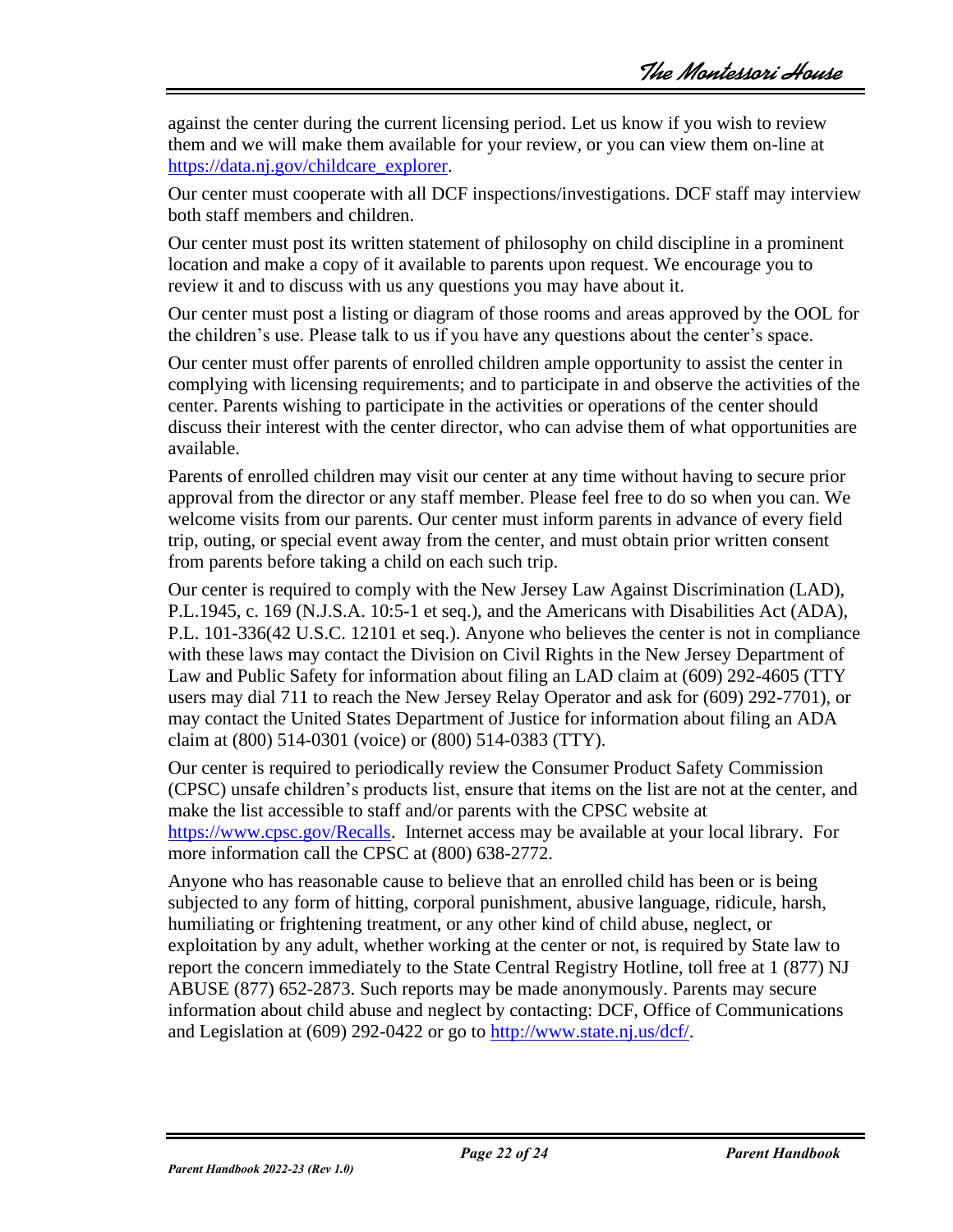## **COVID-19 POLICIES AND PROCEDURES**

### **1) Daily Self-reported Health Screening**

Anyone who enters the school during the school day (staff, students, permitted visitors) must have a health screening. We rely on self-reporting by parents on behalf of their Montessori House students.

Shortly before coming to school each day, parents should evaluate their students for the following:

#### *Symptoms*

a) With **any one** of these symptoms, do not come to school: **cough, shortness of breath, difficulty breathing, new olfactory disorder, new taste disorder**.

b) With any two of these symptoms, do not come to school: **fever (measured or subjective), chills, rigors (shivers), myalgia (muscle aches), headache, sore throat, nausea or vomiting, diarrhea, fatigue, congestion, or runny nose.**

#### *Temperature Check*

Parents should check their children's temperature with a thermometer no earlier than 1 hour before arrival at school, and at least 6 hours after the last dose of fever-reducing medication. **Do not come to school if your child's temperature is 100.4 degrees (F) or greater**, and please text the school if this is the reason your child does not come to school.

#### *Close Contact*

Parents should consider whether their children have had a close contact with a Covid-19 positive person (at home or outside the home) since their last day at school. (Close contact is 15 minutes or more and a distance of less than 6 feet). Do not come to school if your child has had such contact, and please text the school if this is the reason your child does not come to school.

Upon arrival, parents will self-report that your child has no symptoms, a measured temperature of less than 100.4, and has had no close contact with a Covid-19 positive person since last attending school. Please report by text to the school if your child is remaining at home for any of the above reasons.

#### **2) Arrival – 8:30 a.m.**

Anyone who enters the school during the school day (staff, students, permitted visitors) must self-report as described above. We keep a written record of such self-reports which is available to the NJ Dept. of Children and Families.

#### **Each school morning, we ask parents to do the following:**

- Before you join the Arrival line at school, please complete the screening steps outlined above.
- Park your car anywhere in the parking lot, but not in front of The Montessori House playground. You may park in the spaces towards Knickerbocker Road as well as those toward Riveredge Rd.
- We have an outdoor handwashing station at the start of our walkway. Before joining the Arrival line, please have your child wash hands at the sink with soap and water. We will continue to make use of cloth towels for hand-drying (laundered after one use), our standard practice.
- We have a one-way circulation for Arrival. The direct walkway from the school door to the parking lot and playground continue to be EXIT ONLY; please do not use this walkway when you arrive. Instead, proceed to the next walkway to the west (toward Knickerbocker Rd.). Please line up on this walkway with your child and keep an appropriate distance from adjacent families. Please do not let your children wander; they must remain with you at all times. Adults and children waiting in line should observe current social-distancing and mask-wearing guidelines for NJ residents in public spaces.
- When you get to the school entrance, we'll ask you to confirm that you are self-reporting that there are no health-screening reasons to exclude your child from school this morning.
- After we admit your child to the school, you may then exit along the short walkway to the parking lot.